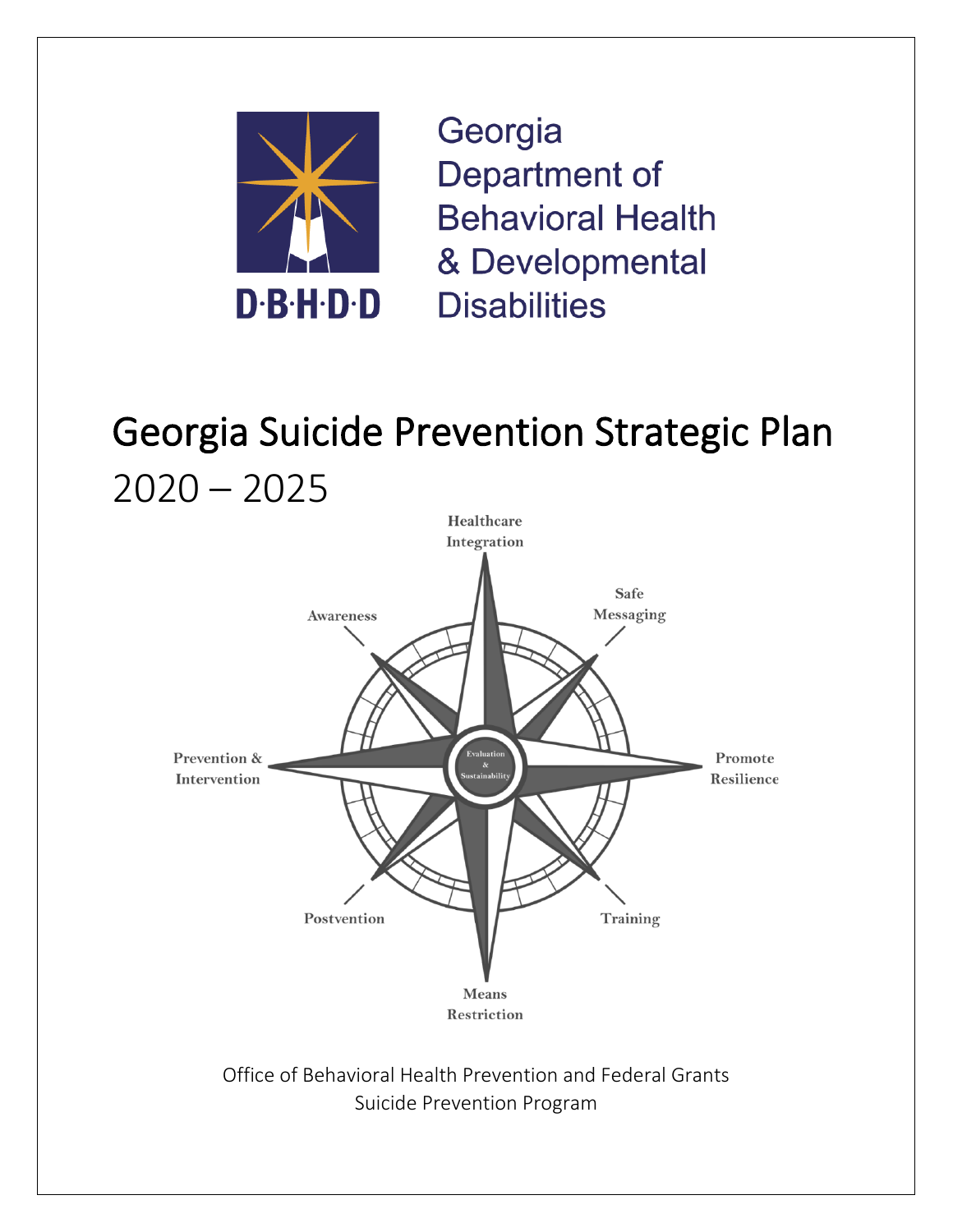# Georgia Suicide Prevention Strategic Plan  $2020 - 2025$

For more information, contact:

Georgia Department of Behavioral Health and Developmental Disabilities

Office of Behavioral Health Prevention and Federal Grants

Suicide Prevention Program

2 Peachtree Street, NW

22<sup>nd</sup> Floor

Atlanta, GA 30303

suicide.prevention@dbhdd.ga.gov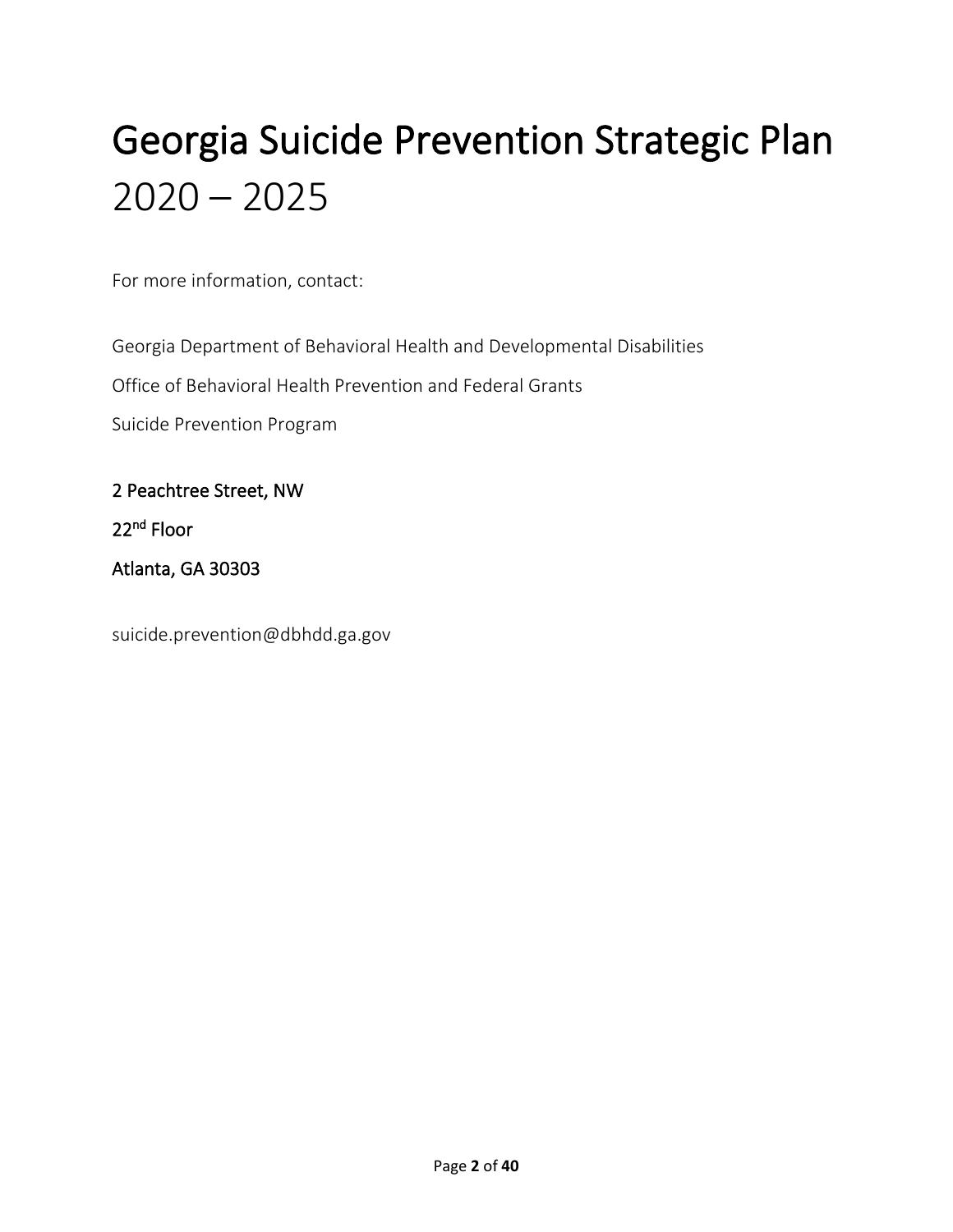# Contributors to the Strategic Plan

Georgia Department of Behavioral Health and Developmental Disabilities (DBHDD) Leadership

## Judy Fitzgerald, MSW

Commissioner

Monica Johnson, LPC Director Division of Behavioral Health

#### Jill Mays, MS, LPC

Director Office of Behavioral Health Prevention and Federal Grants

Donna Dent, MISM, MS, ICPS Assistant Director Office of Behavioral Health Prevention and Federal Grants

# Strategic Plan Workgroup Leadership

#### Walker Tisdale III, MPH, MA, LMSW

Suicide Prevention Director Georgia Department of Behavioral Health and Developmental Disabilities

#### Shevon Jones, MSW

GLS Youth Suicide Prevention Coordinator Georgia Department of Behavioral Health and Developmental Disabilities

#### Erin Conaway, CPS, CTSS

Suicide Prevention Specialist Georgia Department of Behavioral Health and Developmental Disabilities

#### Dorian A. Lamis, PhD, ABPP

Assistant Professor / Clinical Psychologist Department of Psychiatry and Behavioral Sciences Emory University School of Medicine

#### Justin Powlison, MA SPF Suicide Prevention Coordinator Georgia Department of Behavioral Health and Developmental Disabilities

# Committee Chairs

Dorian A. Lamis, PhD, ABPP Prevention in Healthcare Committee

Cheryl Galloway-Benefield, MEd, EdS Wellness, Resiliency, and Recovery Committee

Jeff Hodges, BACJ Wellness, Resiliency, and Recovery Committee

Jennifer Dunn, LMFT Safe Messaging Committee

Martha Tingen, PhD, RN, FAAN Prevention and Intervention Committee Wendy White Tiegreen, MSW Prevention and Intervention Committee

Susan Claxton, ND Training Committee

John Powell Training Committee

Sheri McGuinness, CEO Postvention Committee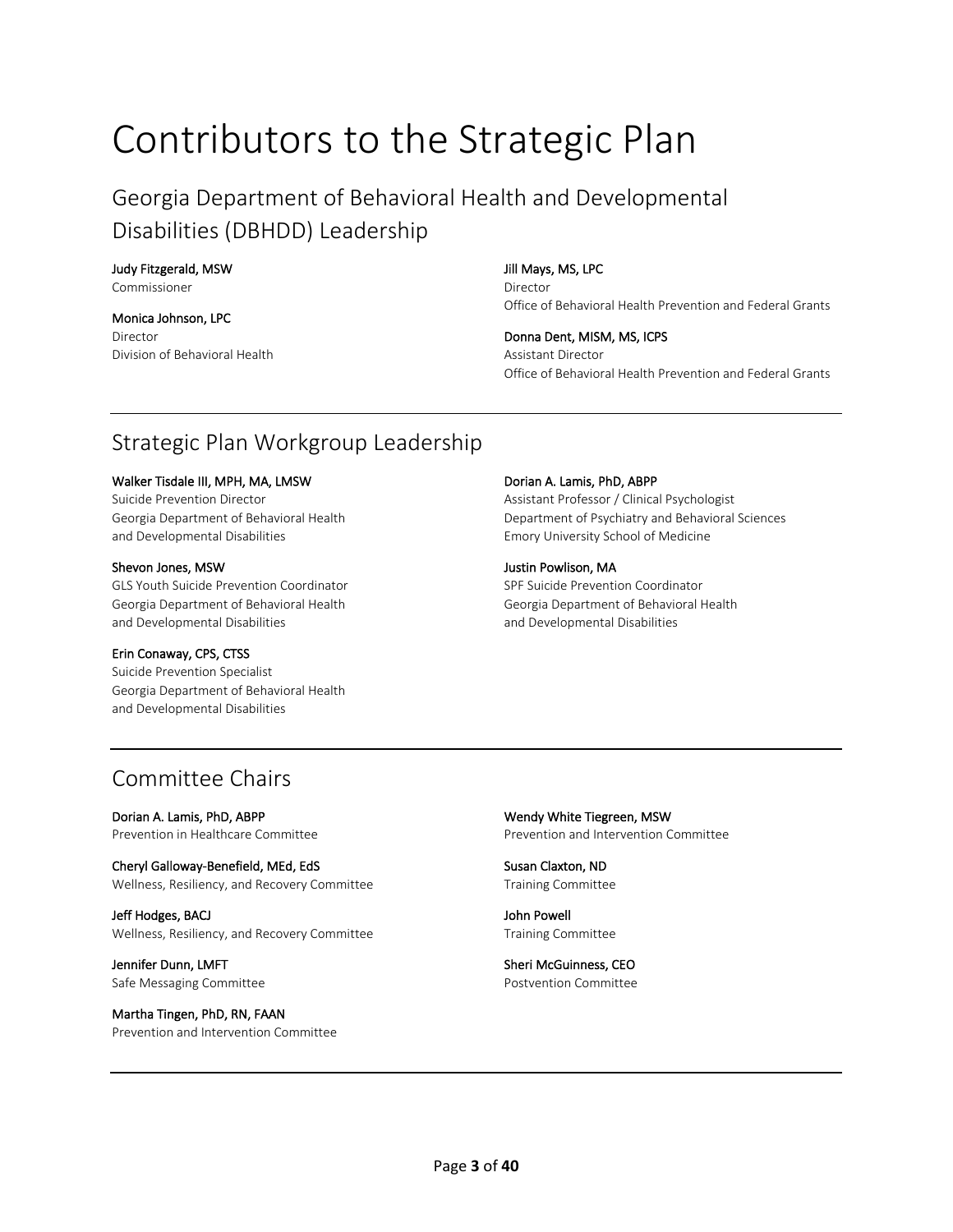# Committee Members

Wendy Baer, MD Emory University School of Medicine

Rana Bayakly, MPH Georgia Department of Public Health

Noelle Beard, MA, LPC Highland Rivers Health

Lena Brathwaite Bell, MEd, CCHt, CTHt Camden Suicide Prevention Coalition

Jennifer Brogdon Georgia Division of Family and Children Services

Meg Burkhardt, MEd Columbus Technical College

Lucy Cannon, EdD, LCSW, CCDP-D, MATS LEJ Behavioral Health Services, LLC

Pashia Cashaw, MA Georgia Division of Family and Children Services

Anthony Catlin, CPS-Y, CPS Georgia Department of Behavioral Health and Developmental Disabilities

Taylor Chambers, MPH American Foundation for Suicide Prevention (AFSP) Georgia

Susan Claxton, ND Georgia Highlands College

Carolyn Coley, MSW Grady Health System

Margaret Counts-Spriggs, PhD Clark Atlanta University

Colleen Crawford, BSc, MAMF, CP Family Mental Health Promotion, Inc.

Jennifer Dunn, LMFT Georgia Department of Behavioral Health and Developmental Disabilities

Kimberly Ellis Technical College System of Georgia

Wendy Martinez Farmer, LPC, MBA Beacon Health Options

Natalie Ford, PhD, LPC, CPCS Truett McConnell University

Cheryl Galloway-Benefield, MEd, EdS Georgia Department of Education

Robyn Garrett Georgia Association of Community Service Boards

Tremayne Graydon, LPC, NCC Grady Behavioral Health

Erin Harlow-Parker, APRN, PMHCNS-BC Children's Healthcare of Atlanta

Tiffany Henderson, LCSW Unison Behavioral Health

Jeff Hodges, BACJ Georgia Department of Education

Vanita Hullander Catoosa County Coroner

Tochuku Ikedionwu, LCSW Advantage Behavioral Health

Mark Johnson, MD Gateway Behavioral Health Community Service Board

Evonne S. Jones, BBA, MSW Piedmont College

Kim H. Jones, BSW NAMI Georgia

Terah Kalk Emory University

Kenneth Koon, DMin Armed Forces Mission

Shaun Lewis, JD Emory Healthcare, Veterans Program

Lakita Long, LPC Phoenix Center Community Service Board

Kay Manning, LCSW, MAC, ICPS The Council on Alcohol and Drugs Sheri McGuinness, CEO Suicide Prevention Action Network, Georgia (SPAN-GA)

Hetal Patel, PhD, LPC, CPCS, CPRP, MAC Georgia Department of Behavioral Health and Developmental Disabilities

Dawn Peel, LPC, CPCS Georgia Department of Behavioral Health and Developmental Disabilities

John Powell Georgia Association of Community Service Boards

Trebor Randle, MPA Georgia Bureau of Investigation

Samuel M. Sabaka, PhD Paulding County School District

Lindsey Shadburn Simpson, MS, CPS Forsyth County Schools

Faye Taylor, MEd, CPS-P NAMI Georgia

Wendy White Tiegreen, MSW Georgia Department of Behavioral Health and Developmental Disabilities

Martha Tingen, PhD, RN, FAAN Medical College of Georgia

Sally vander Straeten, ACSW Systems Development for Suicide Prevention, LLC

Marti Vogt, BT Perimeter Church Counseling / Suicide Prevention Coalition of Georgia

Mary Wade, MEd, LPC Paulding County School District

Allison Warne, MSW View Point Health

Noah Webb, PhD University System of Georgia

Liza Zwiebach, PhD Emory University School of Medicine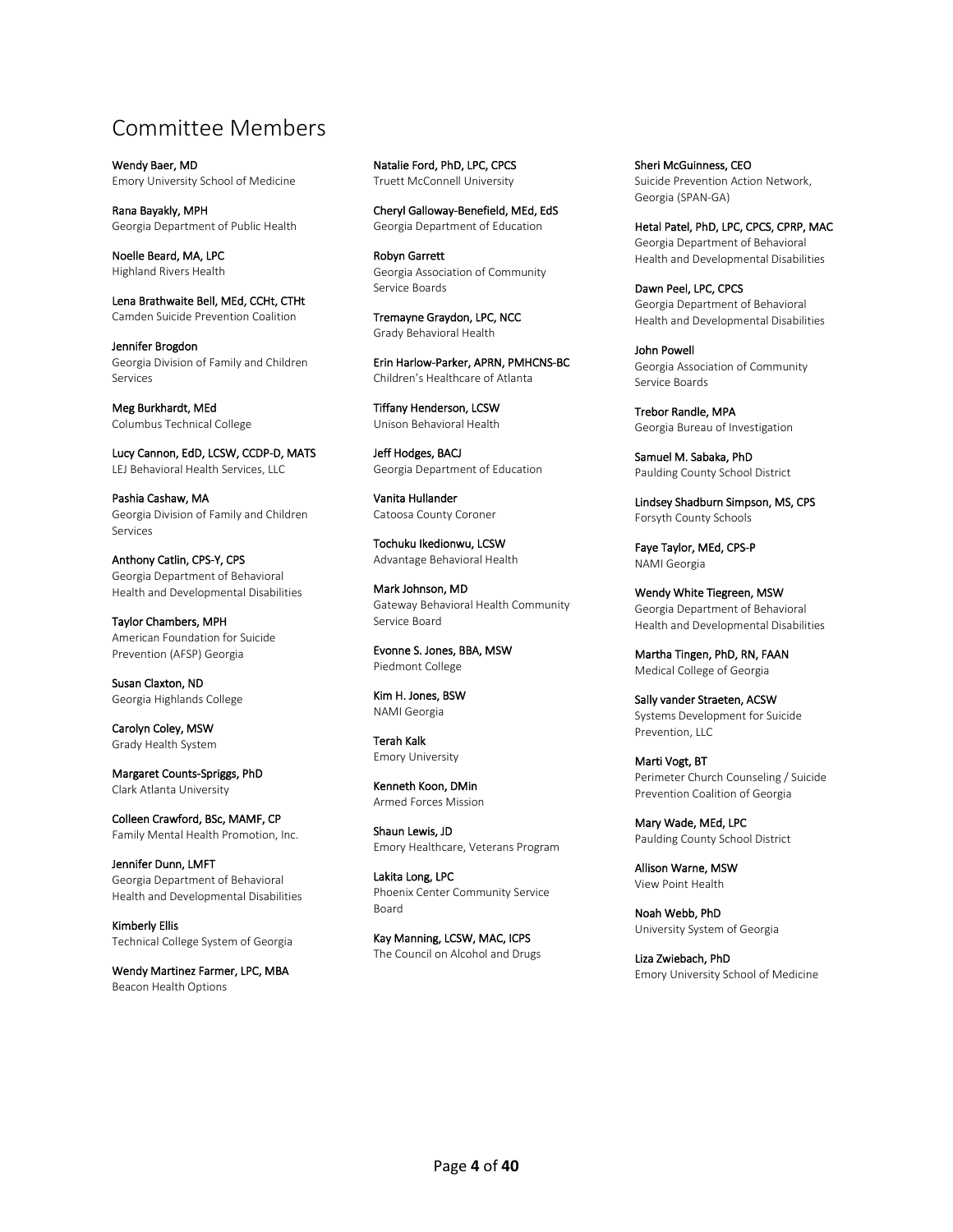# Table of Contents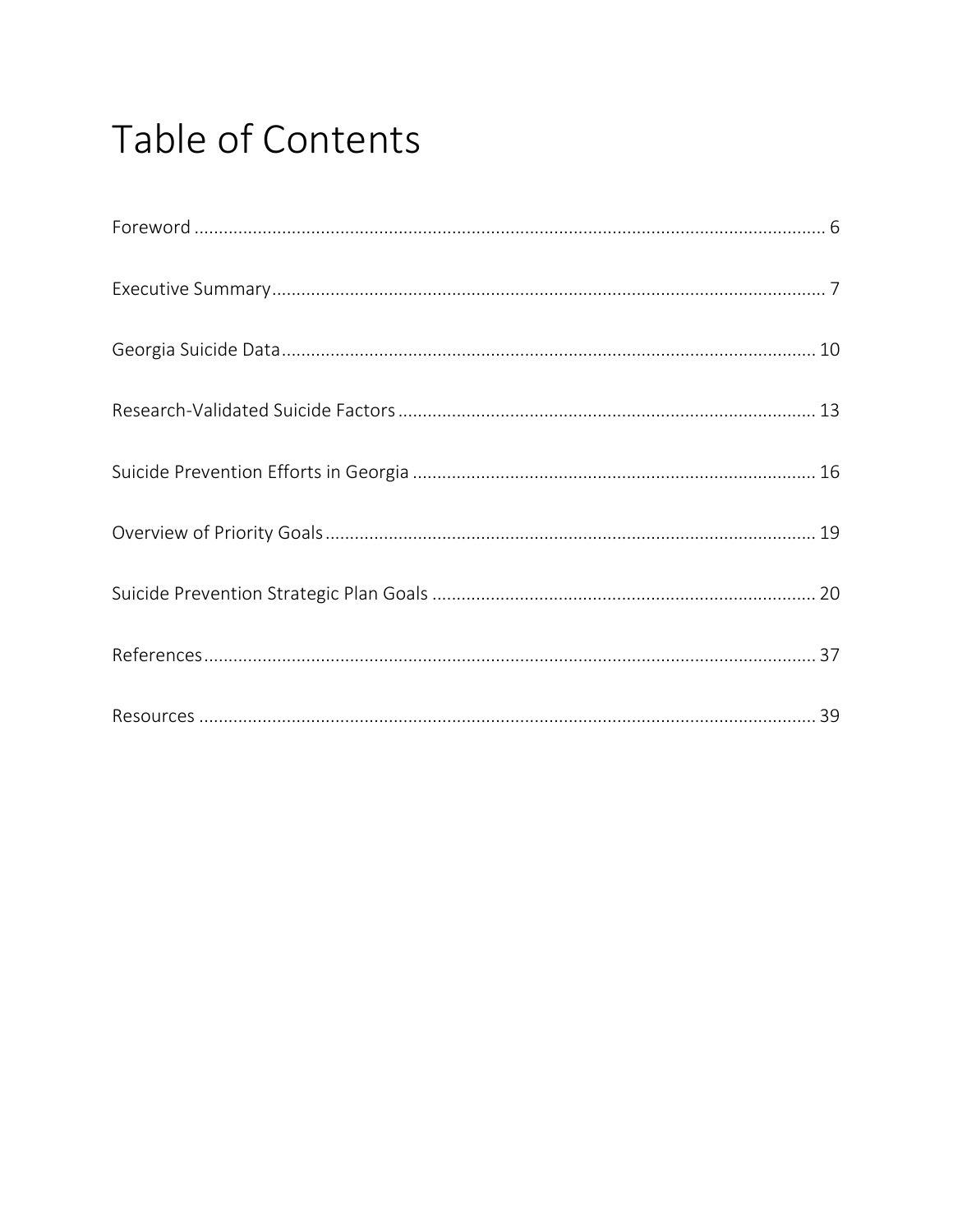# Foreword

#### Dear Georgians,

We are excited to share with you this 2020-2025 Suicide Prevention Strategic Plan, a document that will serve as a guiding light for everyone in our great state who is passionate about suicide prevention. Georgia was the first state to develop a Suicide Prevention Plan in 2001, which was subsequently updated in 2008, and again in 2015 in the years following the legislative establishment of Georgia's Suicide Prevention Program. This present document represents the evolution of those previous steps.

Despite the great work that has been done up till now, over the past decade suicide rates across the United States have risen by 30% and in Georgia specifically by 16%. In 2018, nearly 1,600 lives were lost to suicide in Georgia, a very high toll—higher than the number of homicides, fatal car accidents, or opioid overdose deaths. Suicide is now the 10<sup>th</sup> leading cause of death in our state and the 2<sup>nd</sup> leading cause for those aged 10 to 24.

Sadly, these numbers are just the tip of the iceberg. Research shows that many more individuals attempt suicide than die by suicide, and even more struggle with thoughts of suicide. The ripple effect of a single death profoundly affects family, friends, neighbors, and co-workers. Many new loss survivors are added to our communities each day, often being deeply impacted by their loss and requiring support themselves.

The issue of suicide is complex, and there is no single path that leads an individual to die in this manner. However, the field of suicide prevention has been able to use data and research to determine clear risk and protective factors, best practices, and specific evidence-based approaches for addressing this public health crisis. Given these considerations, Georgia's Suicide Prevention Program convened a gathering of Georgia's top minds and stakeholders committed to preventing suicide in early 2019 to break ground on the document you are about to read, prioritizing goals and strategies to address the burden of suicide over these next five years.

We all must do our part to reverse this troubling trend and take a stand for the lives of our fellow Georgians. Our hope is that this document inspires and guides your work, in whatever capacity you serve, to bring hope to the hopeless and healing to those in pain—to save lives together in the state of Georgia.

*- The Georgia Suicide Prevention Program Team*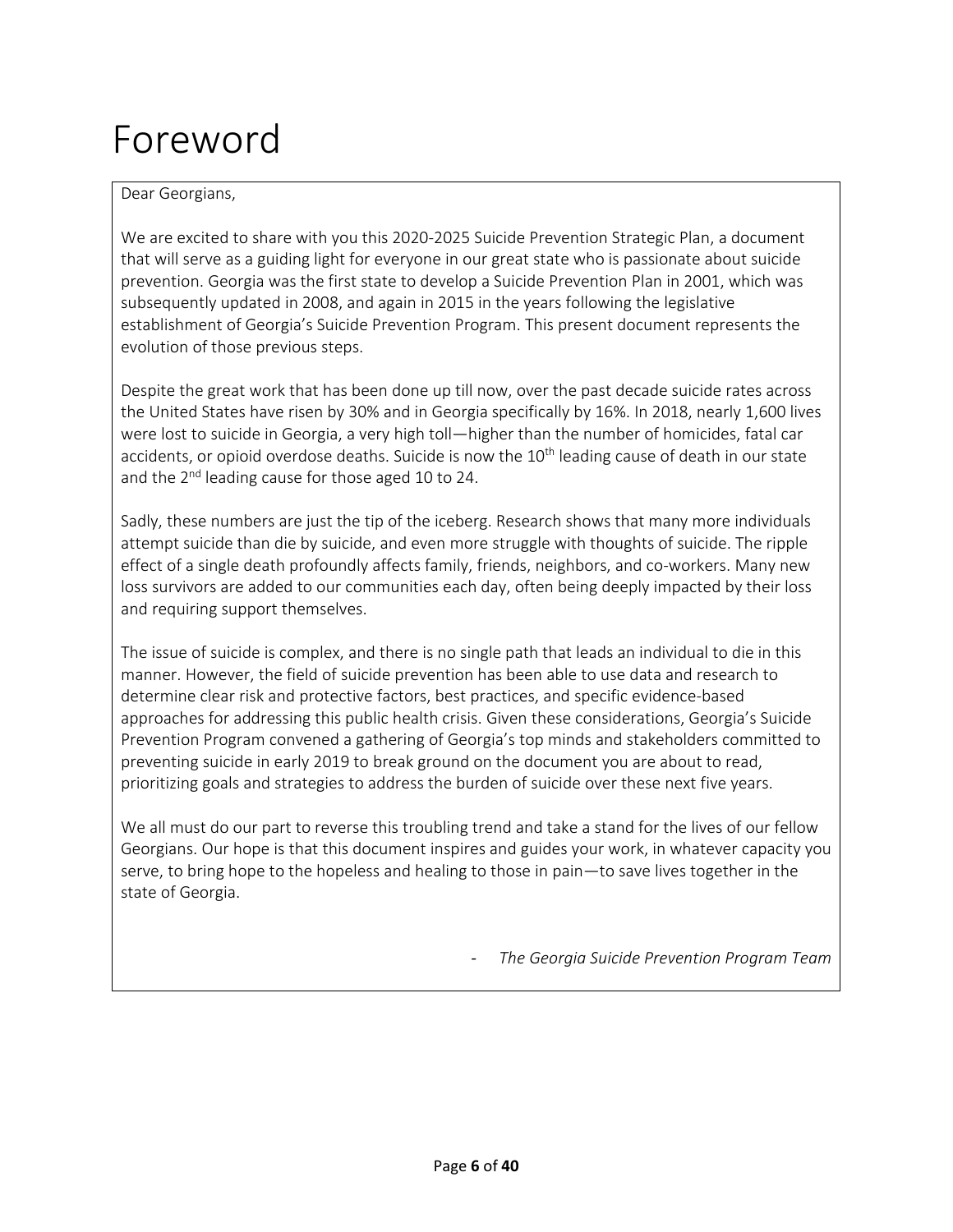# Executive Summary

#### Purpose of the Georgia Suicide Prevention Strategic Plan

It is the primary aim of the 2020-2025 Georgia Suicide Prevention Strategic Plan to increase suicide prevention awareness across the state, to develop and implement best clinical and preventive practices, and to advance and disseminate knowledge about suicide and effective methods for prevention.

#### What is the Georgia Suicide Prevention Strategic Plan?

This document serves as a comprehensive update to the previous Georgia Suicide Prevention Strategic Plan, which was published in 2015, and offers recommended priority goals, objectives, and strategies for the upcoming years. The previous plan outlined the problem of suicide and identified steps necessary to prevent suicide; it extended the continued national efforts encouraging states to coordinate across government agencies and involve the private sector to develop, implement, and evaluate a comprehensive prevention plan. This plan is based on best and promising practices for suicide prevention and the 2012 National Strategy for Suicide Prevention.

#### Who is the Georgia Suicide Prevention Strategic Plan for?

The Georgia Suicide Prevention Strategic Plan is for any person, community, agency, institution, or organization that has the means to and interest in helping to implement recommendations outlined in the plan. This plan can be useful for policy and decisionmakers to gauge Georgia's suicide prevention efforts and determine what still needs to be accomplished.

#### How to use the Georgia Suicide Prevention Strategic Plan

This Strategic Plan is meant to guide suicide prevention efforts in Georgia. It is not a substitute for individualized work or action steps developed by organizations or persons interested in preventing suicide. Rather, the Strategic Plan should be viewed as a compass shared by all suicide prevention stakeholders that will give a unifying direction to their programs. The goals, objectives, and strategies can be pursued by individual stakeholders, but collaboration is encouraged among stakeholders to increase the effectiveness of individual efforts. The Strategic Plan is designed so that, logically, if the strategies under each objective are achieved, the objective is achieved, and if the objectives under a goal are achieved, then that goal should be fully achieved.

#### Georgia Suicide Prevention Strategic Plan Process

With guidance from public and private partners, the Georgia Department of Behavioral Health and Developmental Disabilities (DBHDD) and suicide prevention stakeholders convened a statewide summit, workgroup and committee meetings, conference calls, and multiple review sessions for the purpose of revising the plan. It should be acknowledged that more than fifty stakeholders, including physicians, coroners, researchers, mental health providers, administrators, survivors, community members, and others participated in this intensive year-long workgroup to prioritize suicide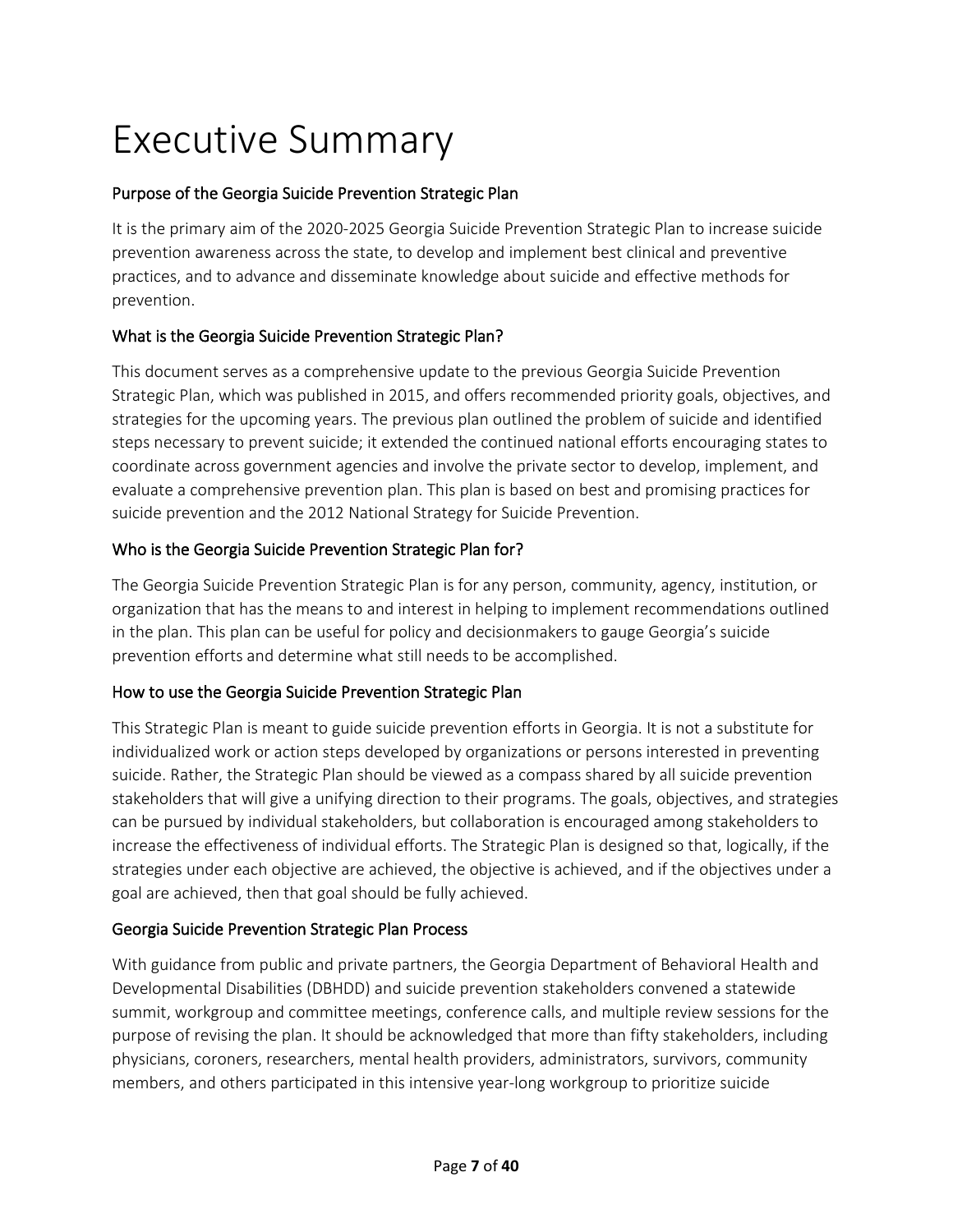prevention goals, objectives, and strategies most practical to Georgia for the coming five-year window of focus.

Technical assistance was provided from national and local entities, including the Centers for Disease Control and Prevention (CDC), Suicide Prevention Resource Center, Georgia Department of Public Health, National Alliance on Mental Illness, Georgia Bureau of Investigations, and SPAN-GA. Committees made up the collective workgroup, each committee charged with addressing specific goals, objectives, and strategies. The Georgia DBHDD Suicide Prevention Program team worked across the state and beyond to synthesize the priorities with the support of Dr. Dorian Lamis of Emory University. The final version of the plan was reviewed with input from Georgia DBHDD internal leadership, our Community Advisory Council, and government and non-government stakeholders.

The resulting document outlines eleven priority goals, with connected objectives, strategies, and accompanying rationale. The Georgia DBHDD Suicide Prevention Program team will guide the implementation of activities in collaboration with national and local partners invested in suicide prevention efforts.

This plan also contains a brief overview of the suicide burden in Georgia, including recent data on specific geographic trends and impacted populations. Also included in this document is an overview of suicide prevention work that is ongoing and has been completed by DBHDD as well as resources to further support suicide prevention efforts in Georgia. Unless otherwise noted, the data and graphs in this document are based on the most current data available, which takes into consideration the number of suicides that occur in Georgia regardless of resident status at the time of death.

The 2020-2025 Georgia Suicide Prevention Strategic Plan was made public and distributed in the summer of 2020.

#### Zero Suicide Framework

The foundation of the 2020-2025 Georgia Suicide Prevention Strategic Plan is heavily informed by the tenets of the Zero Suicide framework. The Zero Suicide framework was put forth by the National Action Alliance for Suicide Prevention as an integrated system strategy for suicide prevention. Zero Suicide is built on the understanding that often those individuals who may be suicidal fall through the cracks within organization systems that do not have a comprehensive approach. The model focuses on bridging the gaps in care and improving the quality of care for patients in health and behavioral health settings. Zero Suicide focuses on the following seven essential elements of care that should be adopted and implemented to reduce suicide:

- Lead system-wide culture change committed to reducing suicides
- Train a competent, confident, and caring workforce
- Identify individuals with suicide risk via comprehensive screening and assessment
- Engage all individuals at-risk of suicide using a suicide care management plan
- Treat suicidal thoughts and behaviors using evidence-based treatments
- Transition individuals through care with warm hand-offs and supportive contacts
- Improve policies and procedures through continuous quality improvement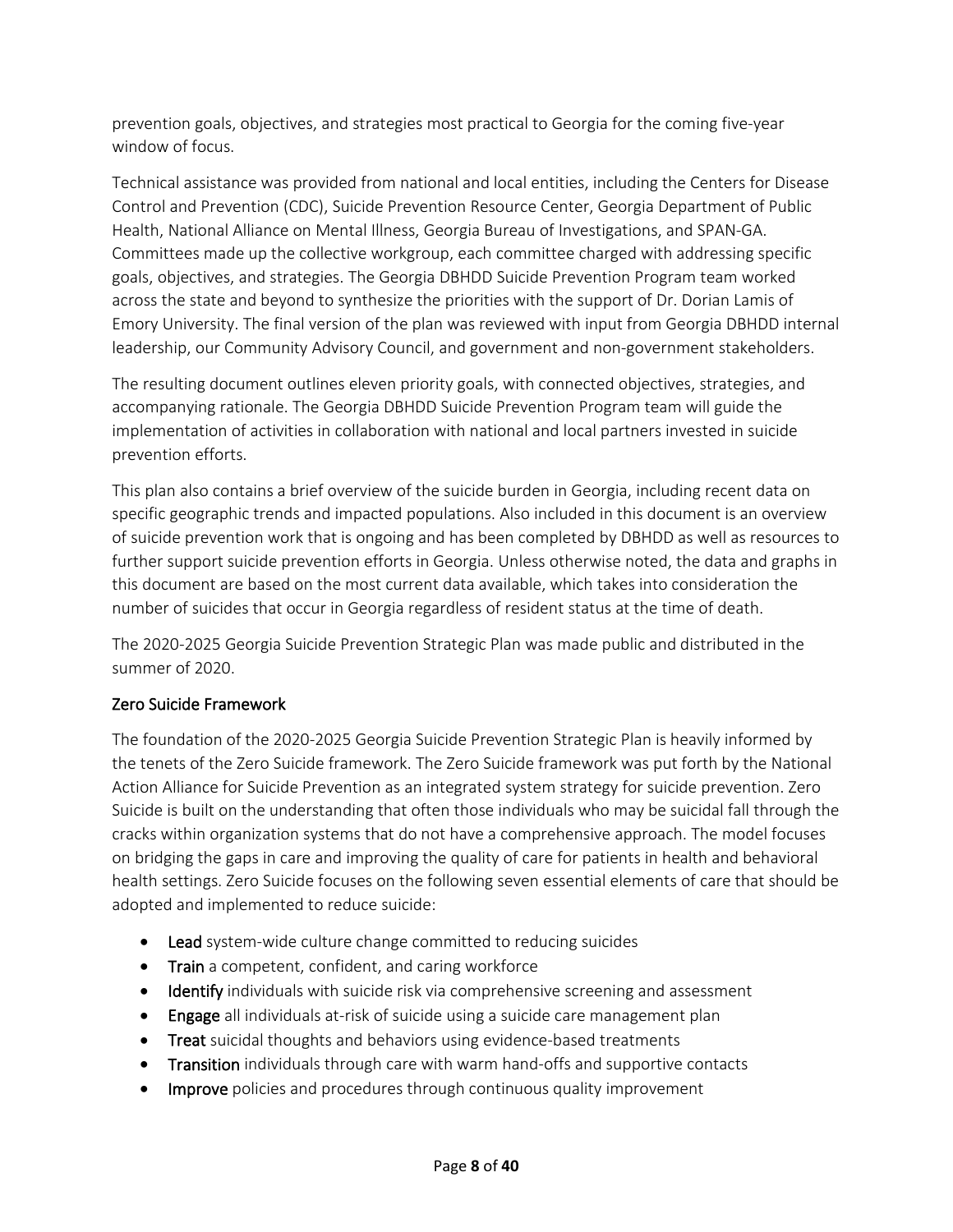Suicide is a growing public health concern in the United States, and Zero Suicide is an approach that aims to reduce suicide for those who are receiving services in health and behavioral health settings. As you review this plan you will find that many of the above components are embedded in the goals, objectives, and strategies.

#### Cultural Competency

Across the state of Georgia, there are very diverse groups of people, lifestyles, cultures, ages groups, races, and ethnicities; it is imperative that any statewide plan for suicide prevention addresses the need for culturally-competent practices. It is recognized that suicide behavior across cultures, sexes, genders, and age groups can vary. Because of this, prevention approaches should be heavily informed by the values, needs, and strengths of the groups being served. Our practices in suicide prevention must respect, acknowledge, and make considerations for the target populations' beliefs, cultures, and linguistic differences. This is a key element in care because cultural differences are factors that may motivate one to choose or reject suicide and ultimately choose or reject intervention efforts.

It is important for those in health and behavioral health settings to be knowledgeable about the specific groups served so that screenings, assessments, safety planning, and treatment planning will be reflective and received. For example, Clay (2018) states that ethnic minorities may express suicide ideation in terms such as fatigue, reckless behavior, anger, or not answer the screening questions altogether. In such a case, an assessment may incorrectly present a lower risk for suicide. It is imperative for providers to be trained in intersectional dimensions of suicide that include culture, age, sex, and gender in efforts to meet and reach individuals at risk for suicide. Our Georgia Suicide Prevention Strategic Plan reflects the desire to increase cultural competency across the state and be inclusive in the work that we do to reduce suicide in Georgia.

#### References

In Health and Behavioral Healthcare. (n.d.). Retrieved from http://zerosuicide.sprc.org/

*Brodsky, B. S., Spruch-Feiner, A., & Stanley, B. (2018). The zero suicide model: Applying evidencebased suicide prevention practices to clinical care. Frontiers in Psychiatry, 9. https://doi.org/10.3389/fpsyt.2018.00033*

*The cultural distinctions in whether, when and how people engage in suicidal behavior*. (n.d.). https://www.apa.org. https://www.apa.org/monitor/2018/06/ce-corner

Culturally Competent Approaches. (n.d.). Retrieved from https://www.sprc.org/keyssuccess/culturally-competent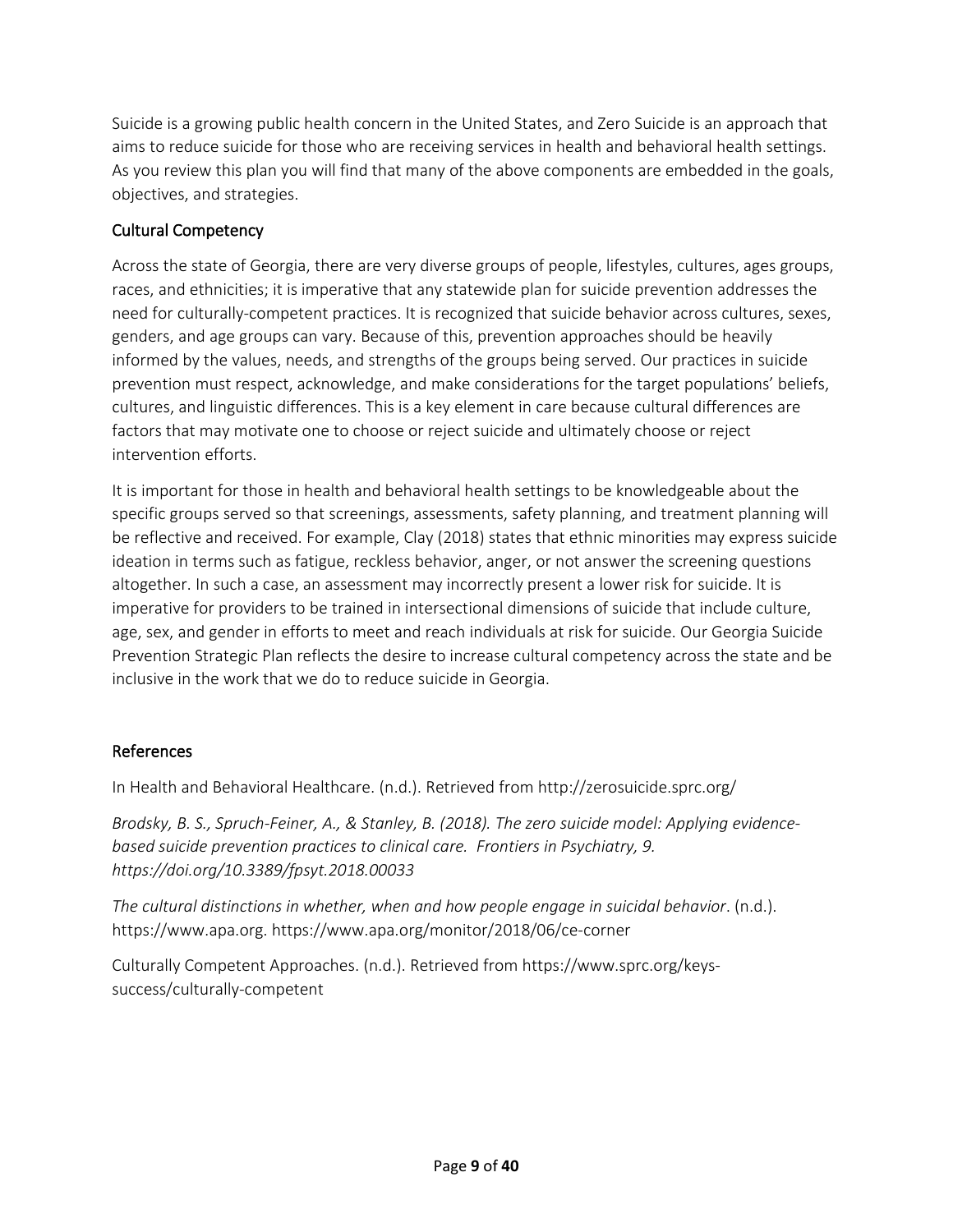# Georgia Suicide Data

With 159 counties, Georgia is a microcosm of the nation culturally, racially, and ethnically. Its diversity includes mountainous regions, rural farming communities, heavily-populated urban centers, and a coastal region with a significant senior population. In a fundamental shift, over the last 30 years, Georgia's population has changed the state from a largely-rural area with urban clusters to an urban state with rural areas. Its population has grown from 9,687,653 in 2010 to an estimated 10,617,423 in 2019, making it the eighth most populous state in the nation.

Over the past decade, suicide rates across the United States and Georgia have risen, although Georgia's suicide rate remains lower than the national average; Georgia ranks 38<sup>th</sup> when compared to other states. In 2018, 1,565 suicides were reported by the Georgia Department of Public Health, which is an average of four deaths by suicide per day. Suicide is currently the 10<sup>th</sup> leading cause of death. Based on Georgia's top 10 leading causes of death for 2014-2018 by age, suicide was the  $1<sup>st</sup>$  leading cause of death for those 10-14 years of age and 3<sup>rd</sup> leading cause of death for those 15-24 years of age.



# ..565 Preventable deaths by suicide Average of 30 deaths a week or lives lost daily 78% of suicide deaths were men 63% of suicides involved firearms **Average suicide** rates were higher in rural counties

2018 At-a-Glance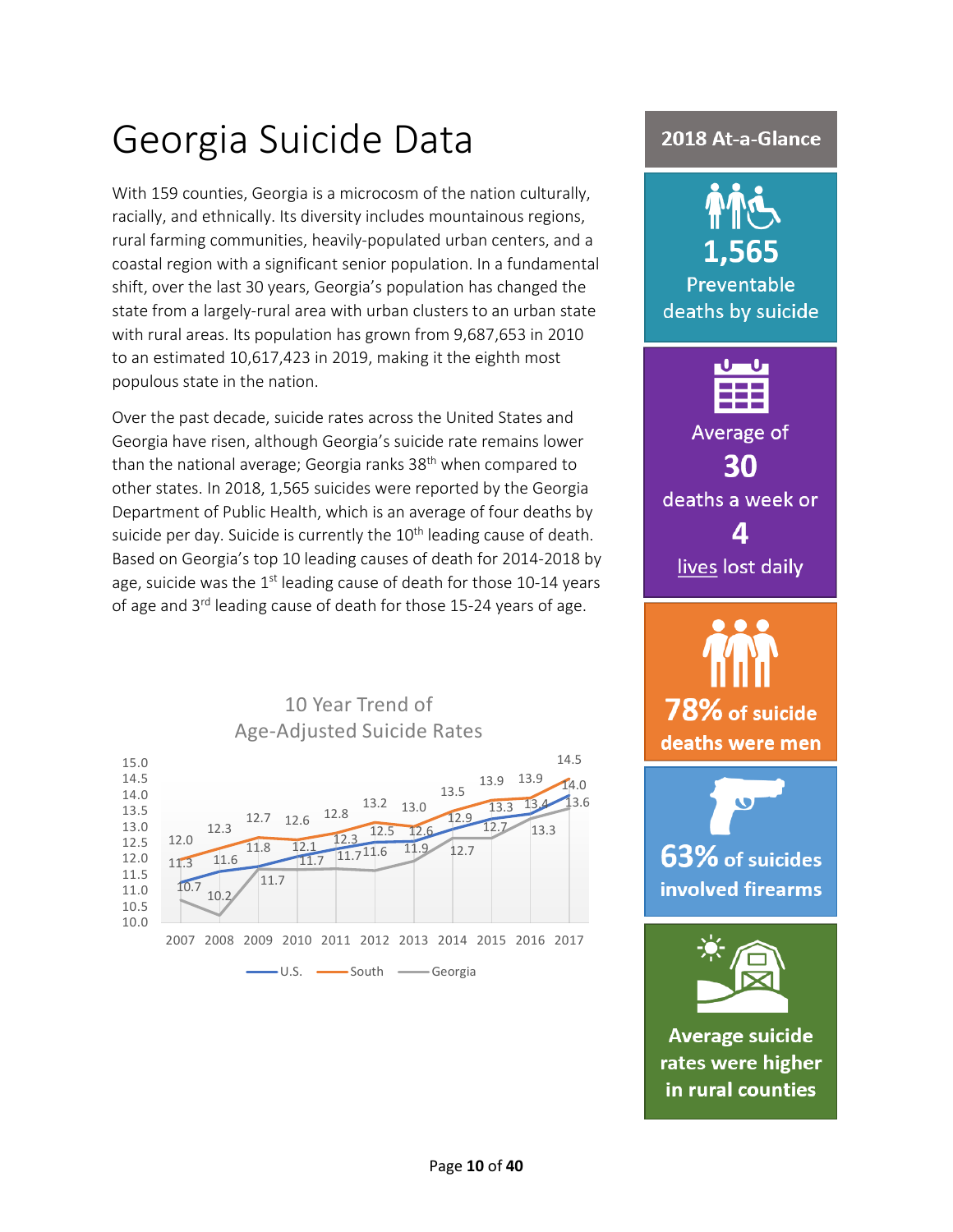In 2018, 78% of suicides in Georgia were males, and 22% were females. Males had an age-adjusted suicide rate of 23.7 per 100,000 compared to a rate of 6.3 per 100,000 for females. The suicide rate among males in Georgia was highest among 25-29, 55-59, and 70 years and older age groups. The suicide rate for females was highest for 45-49 years of age.



Suicide Rate by Age Group and Sex, Georgia 2018

In 2018, 77% of Georgians who died by suicide were non-Hispanic whites, 16.6% were non-Hispanic blacks or African Americans, 3% were Hispanic or Latino, and 2.6% were Asians or Pacific Islanders. A higher proportion of non-Hispanic blacks die by suicide in Georgia than the U.S. average (16.6% vs. 6.2%), and Georgia non-Hispanic whites who die by suicide make up a greater proportion than the overall non-Hispanic white population in the state (77% vs. 53%). Among all races / ethnicities and sexes, white males who are not Hispanic or Latino have the largest age-adjusted suicide rate (32.3 per 100,000 in 2018).

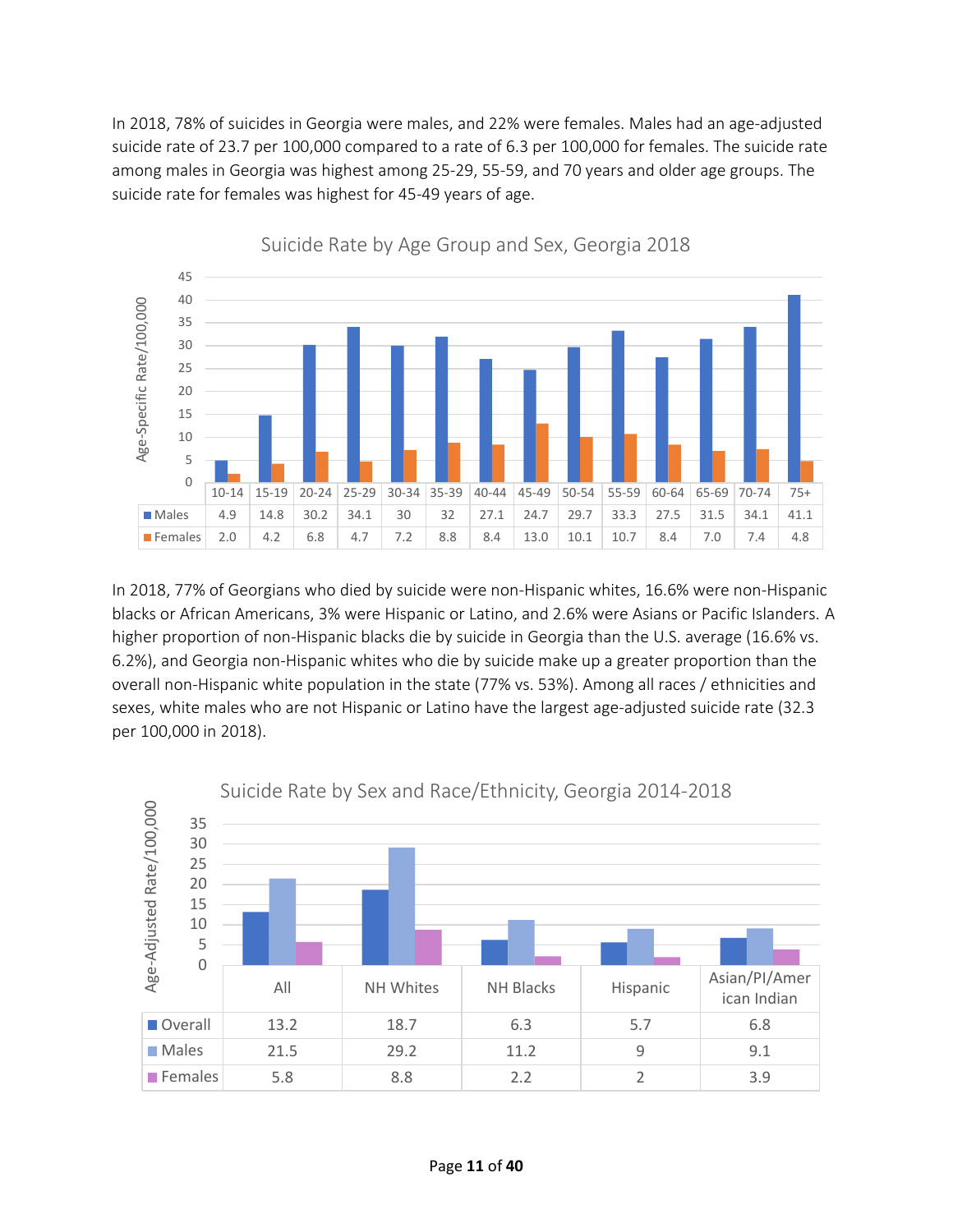In 2017, firearms were the most-commonly-used means resulting in suicide (63%), followed by hanging/suffocation (22%), and poisoning (10%). Other means accounted for 5% of suicides in Georgia. Firearms were the most-commonly-used means resulting in suicide for both males and females, though firearms accounted for a larger proportion of male deaths than female. Poisoning accounted for a larger percentage of female suicides compared to males. Hanging/suffocation was relatively the same between males and females.

Many of Georgia's 159 counties are rural, which means they have a total estimated population



below 35,000 according to the Georgia Department of Public Health. While non-rural counties in Georgia tend to have a higher number of suicides (1,229 vs. 336 in 2018), rural counties have a higher age-adjusted rate of suicide (18.4 vs. 13.8 in 2018) due to the smaller population sizes and other contributing factors such as access to services.



#### Age-Adjusted Death Rate by County of Residence, Suicide, 2016-2018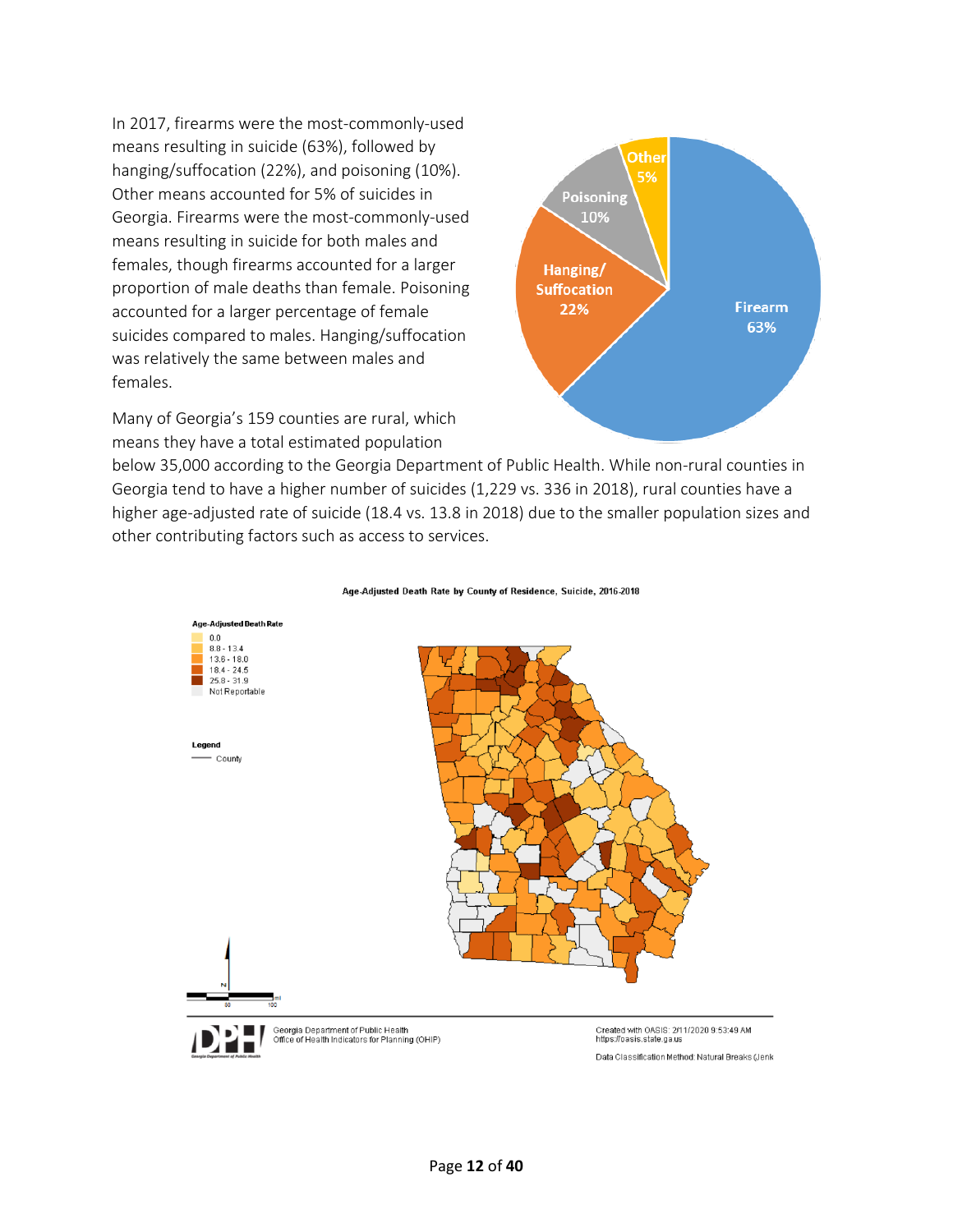# Research-Validated Suicide Factors

The following sections present a non-exhaustive list of risk and protective factors, possible precipitating events, and warning signs for suicide.

## Risk Factors for Suicide

Risk factors are characteristics of a person or their environment that increase the potential for death by suicide.

History of suicide thoughts or behaviors, especially prior attempt(s) Mental disorders, particularly depression and other mood disorders Misuse and abuse of alcohol or other drugs Job or financial loss Chronic disease / chronic pain Recent diagnosis of terminal illness (within past 12 months) Traumatic brain injury Disability and functional decline / impairment Exposure to someone who died by suicide, especially a family member Nonsuicidal self-injury Individual impulsivity and aggression

Psychological factors: feelings of hopelessness, cognitive rigidity, feelings of entrapment, impaired decision-making, negative evaluations of self and future Perception that suicide is a common and acceptable response to distress

Personal access to lethal means

Social isolation / disconnection

Relationship conflict, discord, or loss

Perceived burdensomeness

Sexual- or gender-based violence

Intimate partner violence

Experiencing natural disaster

Stresses of acculturation and dislocation

Stress resulting from prejudice and discrimination Juvenile justice involvement, especially in custody

History of out-of-home care or adopted

Trauma and childhood abuse (e.g., emotional, physical, sexual)

Local epidemics of suicide

Barriers / lack of access to behavioral health care

Stigma associated with help-seeking behaviors

General access to lethal means

Unsafe media portrayals or reporting of suicide

Experiencing war and conflict

Historical trauma

Societal financial upheaval (e.g., recession, stock market crash)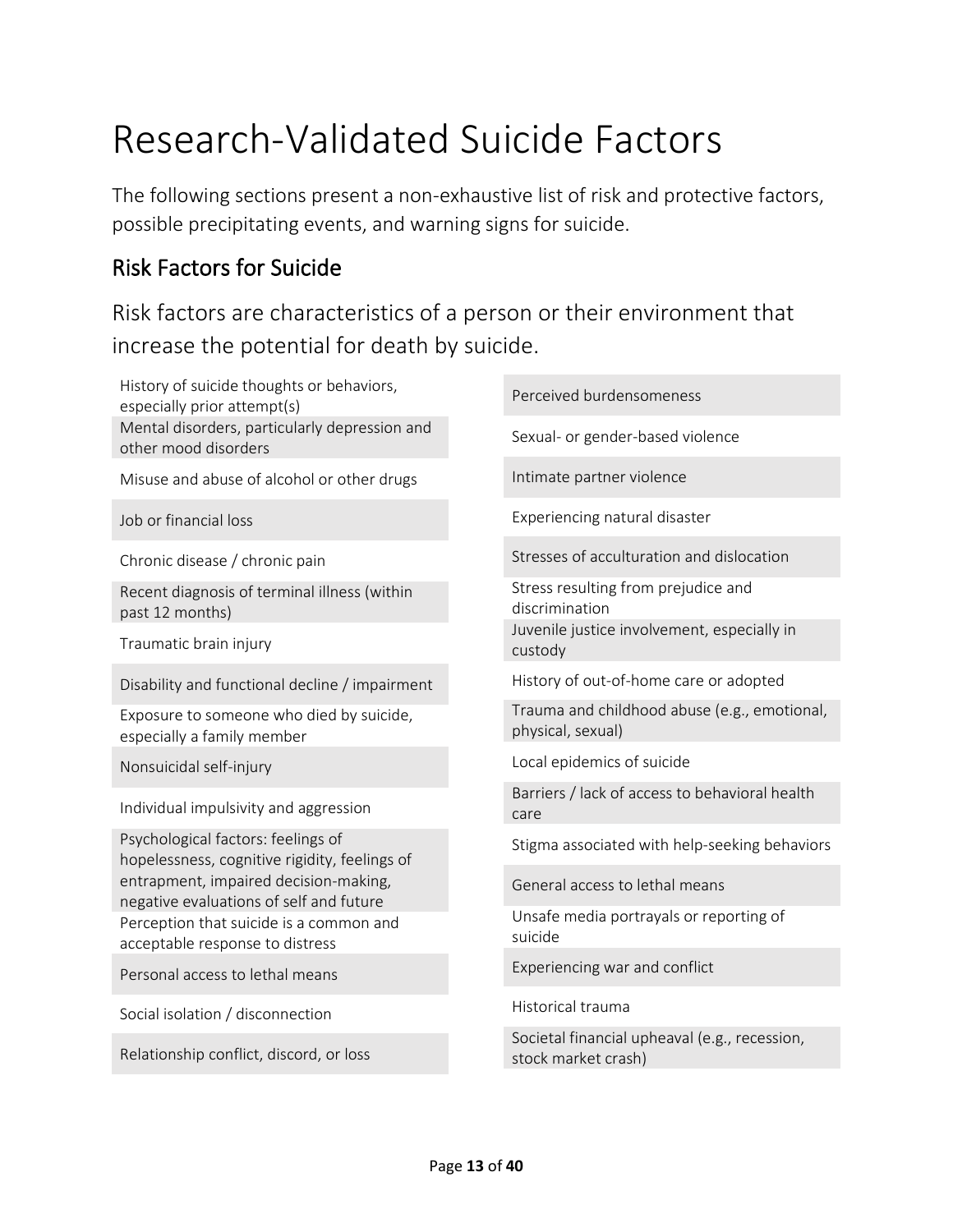# Protective Factors

Protective factors are personal or environmental characteristics that help protect people from suicide.

Availability of physical and mental health care

Effective clinical care for mental, physical, and substance use disorders

Supportive relationships with health care providers

Connectedness to individuals, family, community, and social institutions

Life skills (including problem solving skills and coping skills, ability to adapt to change)

Self-esteem and a sense of purpose or meaning in life

Cultural, religious, or personal beliefs that discourage suicide

Restrictions on lethal means of suicide

Safe and supportive schools and community environments

Reasons for living (e.g., children in the home)

Specific plans for the future

Sources of continued care after psychiatric hospitalization

Sobriety, along with attendance of mutual support group meetings

A sense of control over one's future

Positive school or employment experience

Positive, optimistic outlook (i.e., hope)

Cultural continuity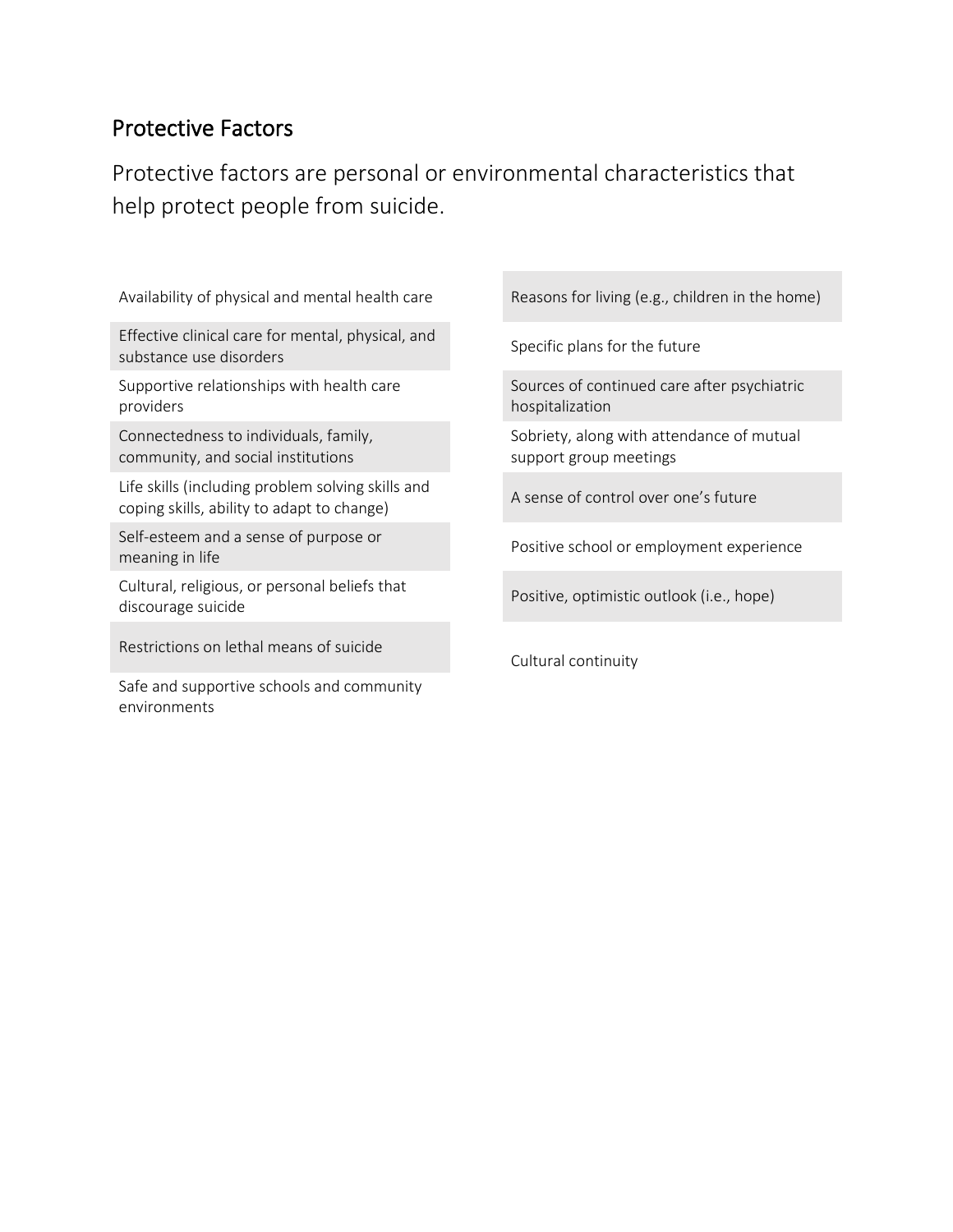# Precipitating Factors

Precipitating factors are stressful events that can trigger a suicide crisis in a vulnerable person.

End of a relationship or marriage

Death of a loved one

An arrest, or upcoming / pending judicial hearing

Serious financial problems

Episode of substance or alcohol use after a period of recovery

Losing a scholarship, job, or promotion

Academic failure

Other life stress crisis

Public humiliation

# Warning Signs

Warning signs are behaviors that indicate that someone may be at immediate risk for suicide.

Talking or writing about wanting to die or to kill oneself Looking for a way to kill oneself, such as searching online or obtaining a gun Talking about feeling hopeless or having no reason to live Talking about feeling trapped or in unbearable pain

Talking about being a burden to others

Increasing the use of alcohol or drugs Acting anxious or agitated; behaving recklessly Sleeping too little or too much Withdrawing or feeling isolated Showing rage or talking about seeking revenge Displaying extreme mood swings Giving away prized possessions

#### For more information on suicide factors:

Mclean, Joanne & Maxwell, Margaret & Platt, Stephen & Harris, Fiona & Jepson, Ruth. (2008). Risk and protective factors for suicide and suicidal behaviours: A literature review. The Scottish Government.

Fowler, K. A., Jack, S., Lyons, B. H., Betz, C. J., & Petrosky, E. (2018). Surveillance for Violent Deaths - Figh ational Violent Death Reporting System, 18 States, 2014. Morbidity and mortality weekly report. Surveillance summaries (Washington, D.C. : 2002), 67(2), 1–36. https://doi.org/10.15585/mmwr.ss6702a1

Rudd, M. D., Berman, A. L., Joiner, T. E., Nock, M. K., Silverman, M. M., Mandrusiak, M., Van Orden, K., & Witte, T. (2006). Warning signs for suicide: Theory, research, and clinical applications. Suicide and Life-Threatening Behavior, 36(3), 255-262. https://doi.org/10.1521/suli.2006.36.3.255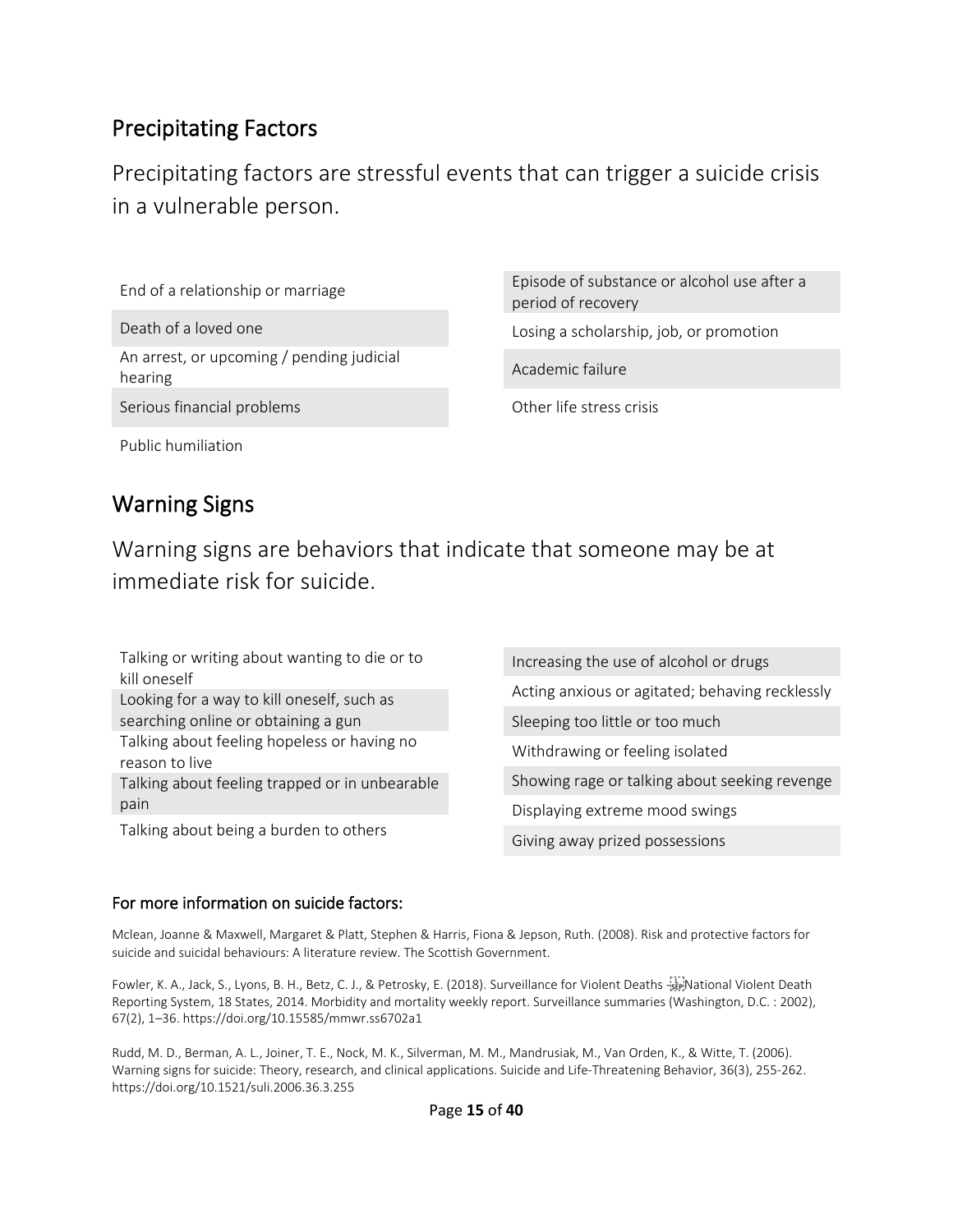# Suicide Prevention Efforts in Georgia

In 2010, the Georgia legislature approved under Georgia Code 37 that the Georgia Department of Behavioral Health and Developmental Disabilities (DBHDD) shall manage the newly-created Suicide Prevention Program (SPP).

Supported through both state and federal funding, a team of full-time staff work across state agencies, DBHDD divisions, and programs to provide suicide prevention direction and support. Additionally, DBHDD's Suicide Prevention Program leverages state and local partnerships to expand access to training, program technical assistance, clinical suicide intervention guidance, postvention care, as well as public policy guidance. There are many treatment providers, community organizations, coalitions, and individuals conducting suicide prevention programs.

DBHDD Suicide Prevention Program activities include:

#### Garrett Lee Smith Youth Suicide Prevention (GLS)

Starting in 2015, the five-year Garrett Lee Smith (GLS) grant project focuses on youth and young adults, ages 10 to 24, living in Georgia counties with youth suicide rates higher than the national average. Selected populations of focus include African American youth, youth suicide attempters, and family members of youth who have been identified with suicide ideation or a suicide attempt.

#### Strategic Prevention Framework for Suicide Prevention (SPF-SP)

The Strategic Prevention Framework for Suicide Prevention uses SAMHSA's SPF model, historically used for substance abuse prevention, for the purpose of suicide prevention. The project targets counties in each region of the state with high rates of suicide. The SPF model stresses using datadriven, research-validated, evidence-based approaches to adapt unique prevention responses to the needs of diverse communities to solve public health problems.

#### Mental Health Awareness Training (MHAT) Project

The MHAT Project trains individuals to recognize the signs and symptoms of mental health disorders, educate individuals about mental health resources in the community, establish links with mental health agencies to refer individuals to appropriate services, and train gatekeepers and firstresponders to employ crisis de-escalation techniques. Specific sponsored trainings include: Mental Health First Aid, Youth Mental Health First Aid, Applied Suicide Intervention Skills Training, Assessing and Managing Suicide Risk, and Question, Persuade, Refer.

#### Georgia Suicide Prevention Coalitions

The Suicide Prevention Program collaborates with community-based Suicide Prevention Coalitions to enhance skills, facilitate growth, build capacity, and support the sustainability of local suicide prevention efforts.

#### GA DBHDD Public Policy on Suicide Prevention, Screening, Brief Intervention, and Monitoring

The Georgia DBHDD public policies and Clinical Companion document are applicable to Comprehensive Community Provider (Tier 1) and Community Medicaid Provider (Tier 2 and Tier 2+) organizations approved to serve individuals with mental health diagnoses and/or addictive diseases.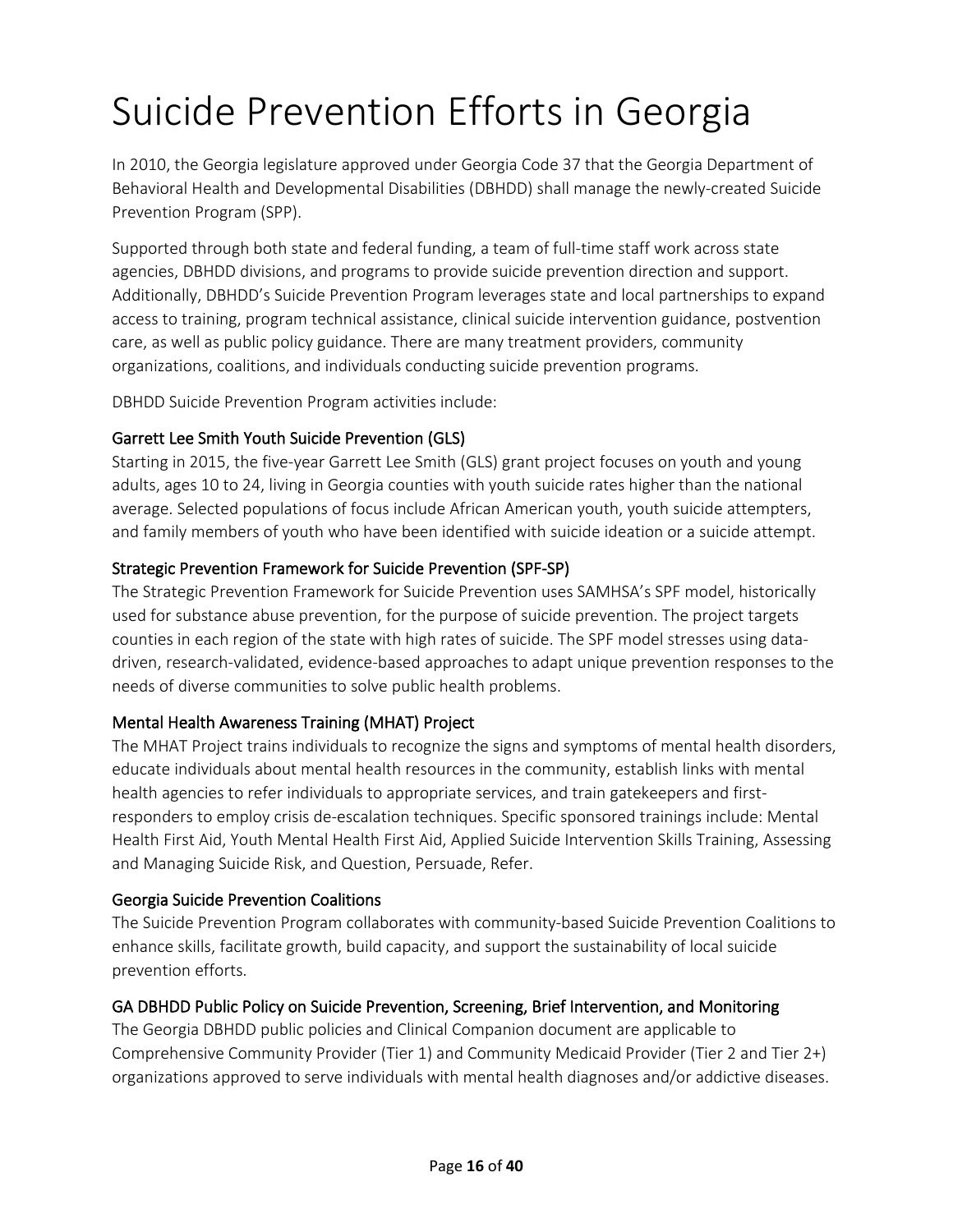#### Georgia Mental Health Trainer Network

The Georgia Mental Health Trainer Network exists to support trainers, educators, and facilitators in managing their certification status, create opportunities to leverage training, troubleshoot training/trainer challenges, and mobilize to manage local and statewide capacity.

#### Georgia Suicide Prevention Clinician Network

The Georgia Suicide Prevention Clinician Network exists to support clinicians conducting suicide screening, executing safety plans, and/or implementing specific suicide prevention, intervention, and postvention services. In addition, this network will mobilize clinicians to manage local and statewide capacity specific to suicide prevention clinical skills.

#### Survivor Support Services

The Georgia Postvention Program provides response, resource, support, and referral services to families and communities after a suicide loss. It also serves to train and provide technical support to Survivors of Suicide Support Group Facilitators as well as provide technical assistance to Suicide Prevention Coalitions.

#### Georgia Suicide Prevention Conferences

The Suicide Prevention Program hosts bi-annual suicide prevention conferences in the state of Georgia. In 2019, the conference was combined for the first time with the Georgia Suicide Prevention College and University Conference, and there were 350 registrants, representing all regions of the state and beyond. The Suicide Prevention Program also regularly presents and has a presence at other state and national prevention and mental health conferences.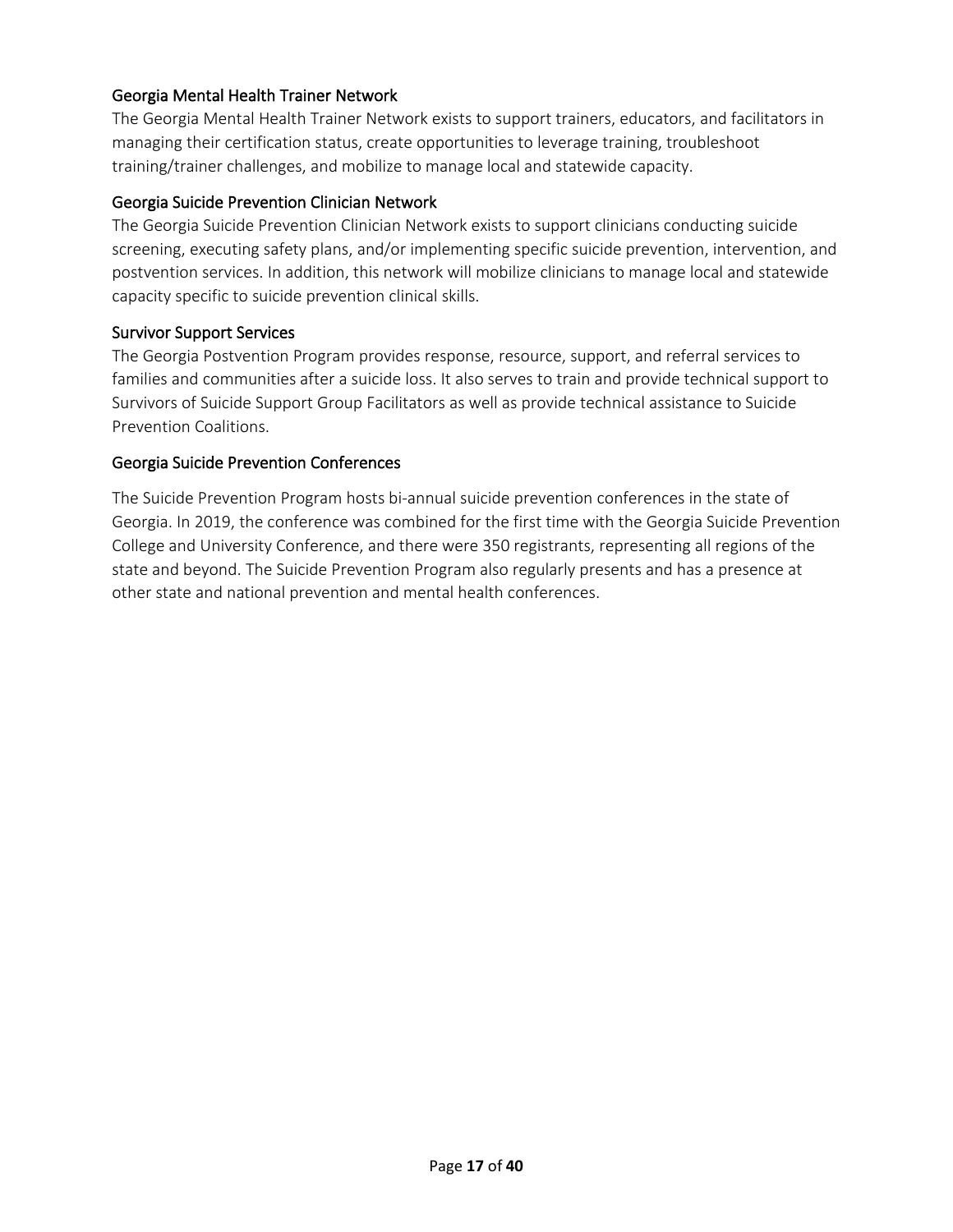# Georgia Suicide Prevention Strategic Plan  $2020 - 2025$

# Goals, Objectives, & Strategies

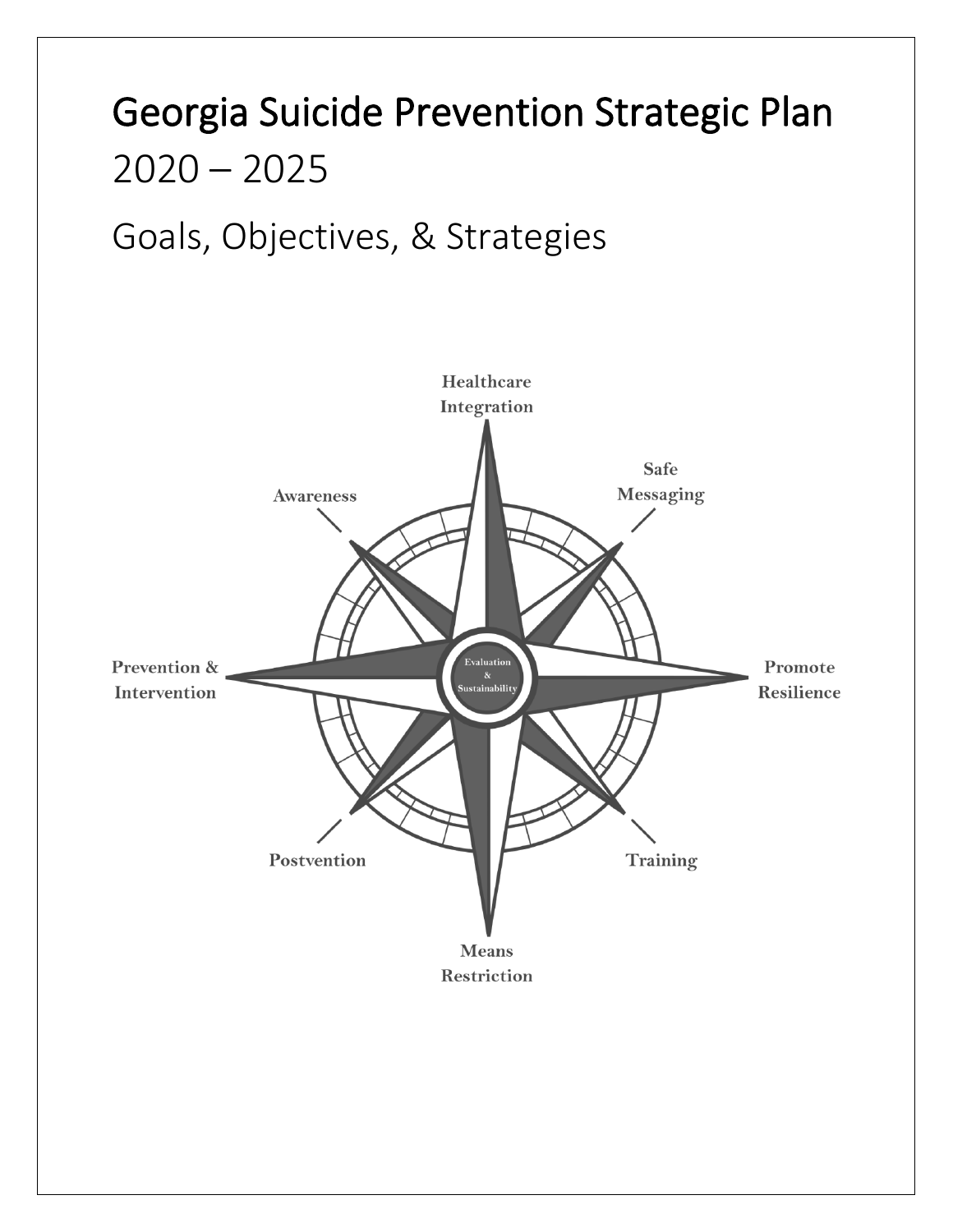# Overview of Priority Goals

- 1. Promote the integration of suicide prevention as a core component of public and private behavioral health and healthcare systems.
- 2. Increase public knowledge of suicide risk, warning signs, protective factors, and precipitating factors across the lifespan.
- 3. Build capacity for protective factors, resiliency, and stigma-reduction in communities and schools.
- 4. Support the adoption of suicide safe messaging through media and public education.
- 5. Target high burden counties and communities to promote the adoption of evidencebased and evidence-informed suicide prevention and intervention strategies.
- 6. Prioritize at-risk populations to promote the adoption of evidence-based and evidenceinformed suicide prevention and intervention strategies.
- 7. Increase efforts to reduce access to lethal means of suicide.
- 8. Expand evidence-based suicide prevention trainings for clinicians and gatekeepers.
- 9. Implement postvention best practices to provide care and support to individuals and communities.
- 10. Increase the timeliness and usefulness of data systems relevant to suicide prevention.
- 11. Sustain the suicide prevention efforts outlined in this strategic plan.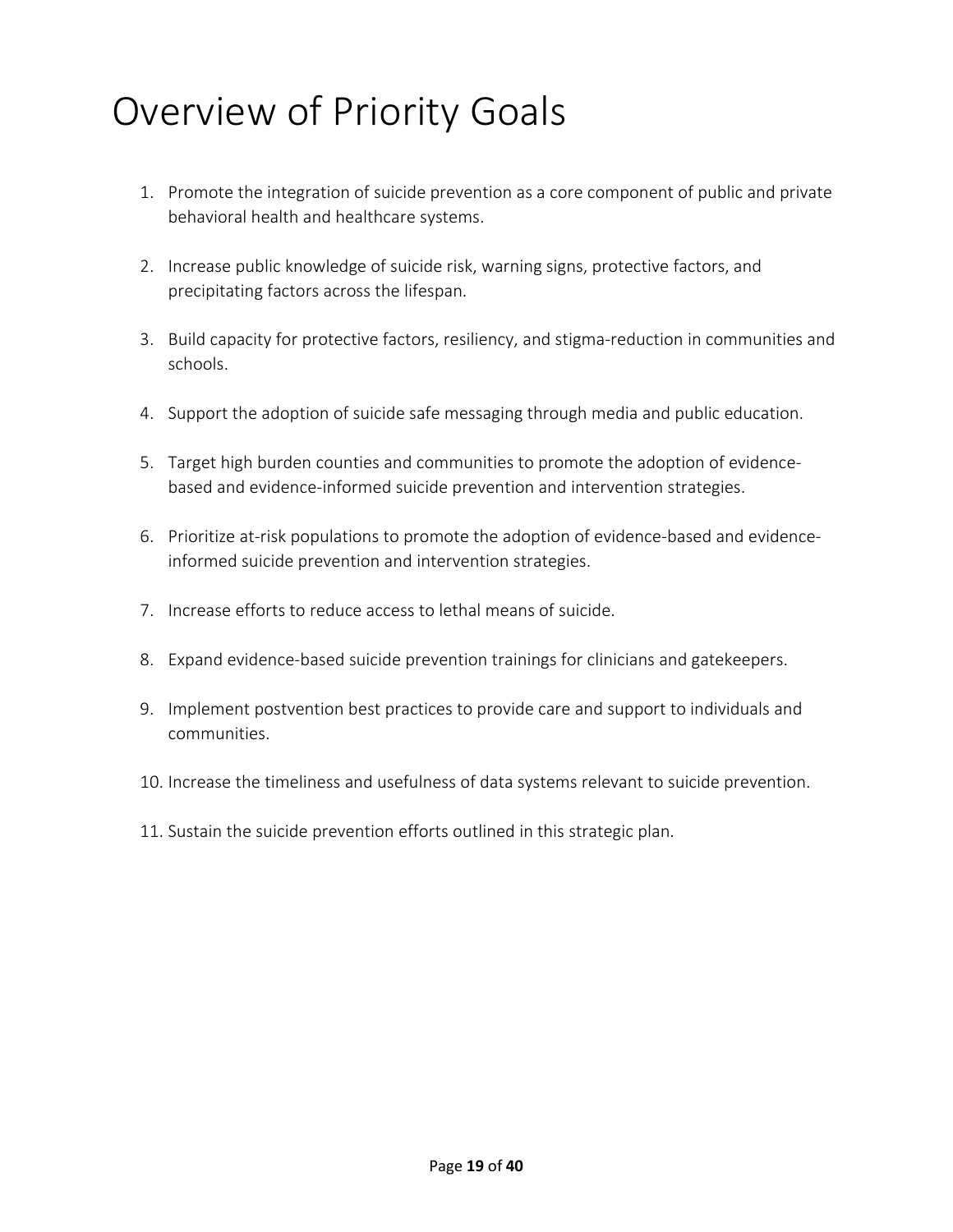# GOAL 1: Promote the integration of suicide prevention as a core component of public and private behavioral health and healthcare systems.

Through integrating evidence-based clinical practices as a core component of behavioral health and other healthcare systems, there is a greater likelihood of effective suicide interventions being implemented with fidelity.

### Objective 1.1 Engage public and private healthcare leaders across the state to integrate suicide prevention as a core component of behavioral health and healthcare systems.

Strategies:

1.1.1 Identify and connect with leaders, decision-makers, and other stakeholders throughout Georgia's public and private behavioral health and healthcare systems.

1.1.2 Support in-person, webinar, or telephonic informational and consultation meetings to increase awareness and promote adoption of suicide prevention as a core component of services.

1.1.3 Provide access to ongoing technical guidance to public and private healthcare leaders, decision-makers, and stakeholders regarding best practices for suicide prevention.

Rationale:

According to the Centers for Disease Control and Prevention, promoting effective clinical practices for the integration of suicide prevention and intervention as a core component of behavioral health and other healthcare services is deemed to be highly effective in reducing suicide risk in these settings.<sup>1</sup>

#### Objective 1.2 Increase the adoption of suicide risk screening and assessment best practices for individuals receiving healthcare services.

Strategies:

1.2.1 Implement the Zero Suicide framework of screening for suicide risk for every individual receiving healthcare services.

1.2.2 Provide access to training for behavioral health providers to screen and assess individuals with potential suicide risk using evidence-based screening and assessment tools.

1.2.3 Promote adherence to policies and best practices for healthcare providers regarding completing evidence-based assessments for suicidality prior to changes in risk status and/or discharge for individuals presenting with suicidal ideation or behavior.

#### Rationale:

According to the National Strategy for Suicide Prevention, individuals who are at-risk for suicide are more likely to be identified for intervention and treatment if the clinician is trained in administering an empirically validated screening and/or assessment tool.<sup>2</sup>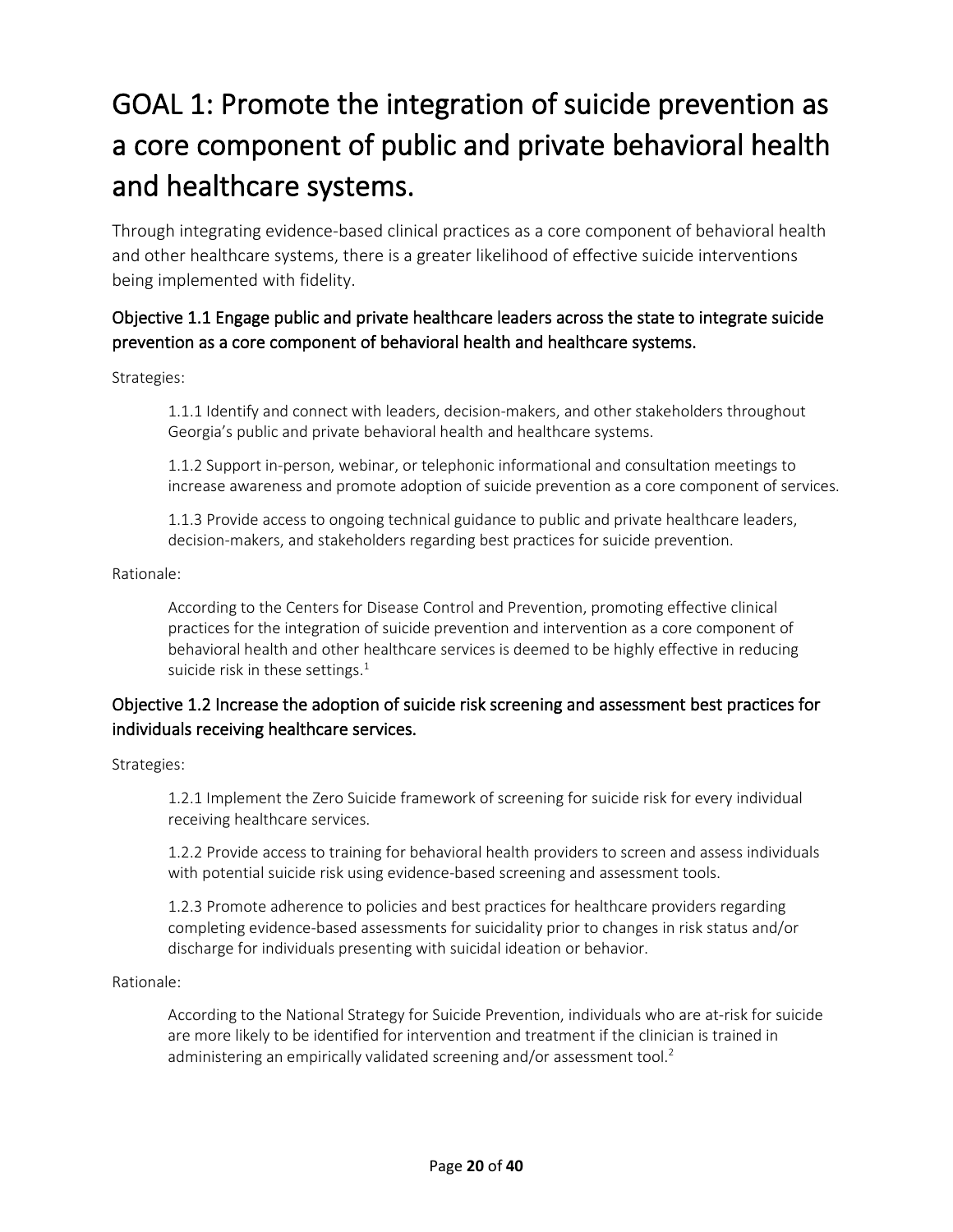### Objective 1.3 Increase the knowledge and skills of effective evidence-based suicide prevention practices among new and emerging behavioral health and healthcare professionals.

Strategies:

1.3.1 Support the inclusion of suicide prevention into the educational curricula among emerging behavioral health and healthcare professionals (e.g., students, interns, medical residents) enrolled in post-secondary and graduate school programs.

1.3.2 Promote availability and access to suicide-specific CMEs and CEUs for active behavioral health and healthcare professionals.

1.3.3 Advocate for suicide risk assessment, prevention, and treatment to be mandatory areas for clinical supervision obtained toward the pursuit of licensure / certification.

1.3.4 Collaborate with state and national behavioral health professional groups to advocate for suicide risk assessment / suicide prevention skills to be included in ethical standards.

#### Rationale:

According to Graves and colleagues, aspiring behavioral health and healthcare professionals enrolled in behavioral health and healthcare educational programs are not being appropriately trained in suicide prevention, including risk assessment and intervention.<sup>3</sup>

## Objective 1.4 Promote continuity of care and the safety and well-being of individuals treated for suicide risk in healthcare (e.g., emergency departments, hospital inpatient / outpatient units) and community support systems.

Strategies:

1.4.1 Identify opportunities for improvement in continuity of care by better understanding the experiences of individuals at heightened risk for suicide who have presented to healthcare and community support systems.

1.4.2 Support the referral of individuals identified by outpatient healthcare providers as having suicide risk to evidence-based suicide-specific treatment.

1.4.3 Promote policies and best practices of documented referrals to suicide-specific treatment for individuals with suicide risk being discharged from inpatient settings.

1.4.4 Promote policies and best practices for organizational linkages and service transitions (e.g., warm hand-offs) from one provider to the next when referring individuals with identified suicide risk.

1.4.5 Promote the adoption of best practice protocols, training, and toolkits / resources to ensure immediate and continuous follow-up (e.g., supportive contacts) for individuals at risk and their families within public and private behavioral health and healthcare systems.

1.4.6 Promote service and referral collaborations between local hospital emergency departments, urgent care centers, and behavioral health and healthcare providers to provide alternatives to hospitalization when appropriate.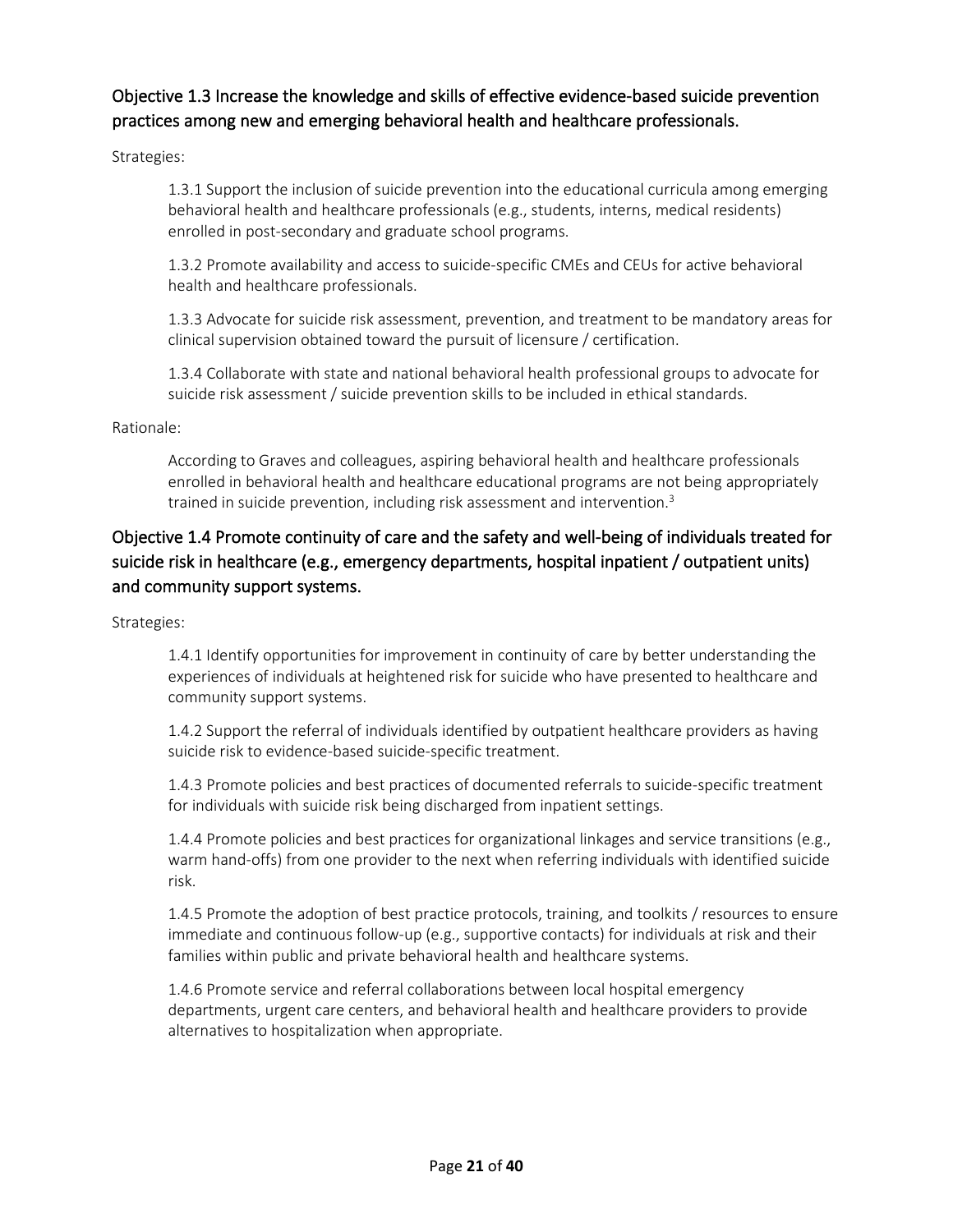#### Rationale:

According to the Suicide Prevention Resource Center, high-risk individuals receiving best practices in the continuity of care after being screened positive for suicide ideation and/or attempt are likely to be engaged in treatment to reduce suicide risk.<sup>4</sup>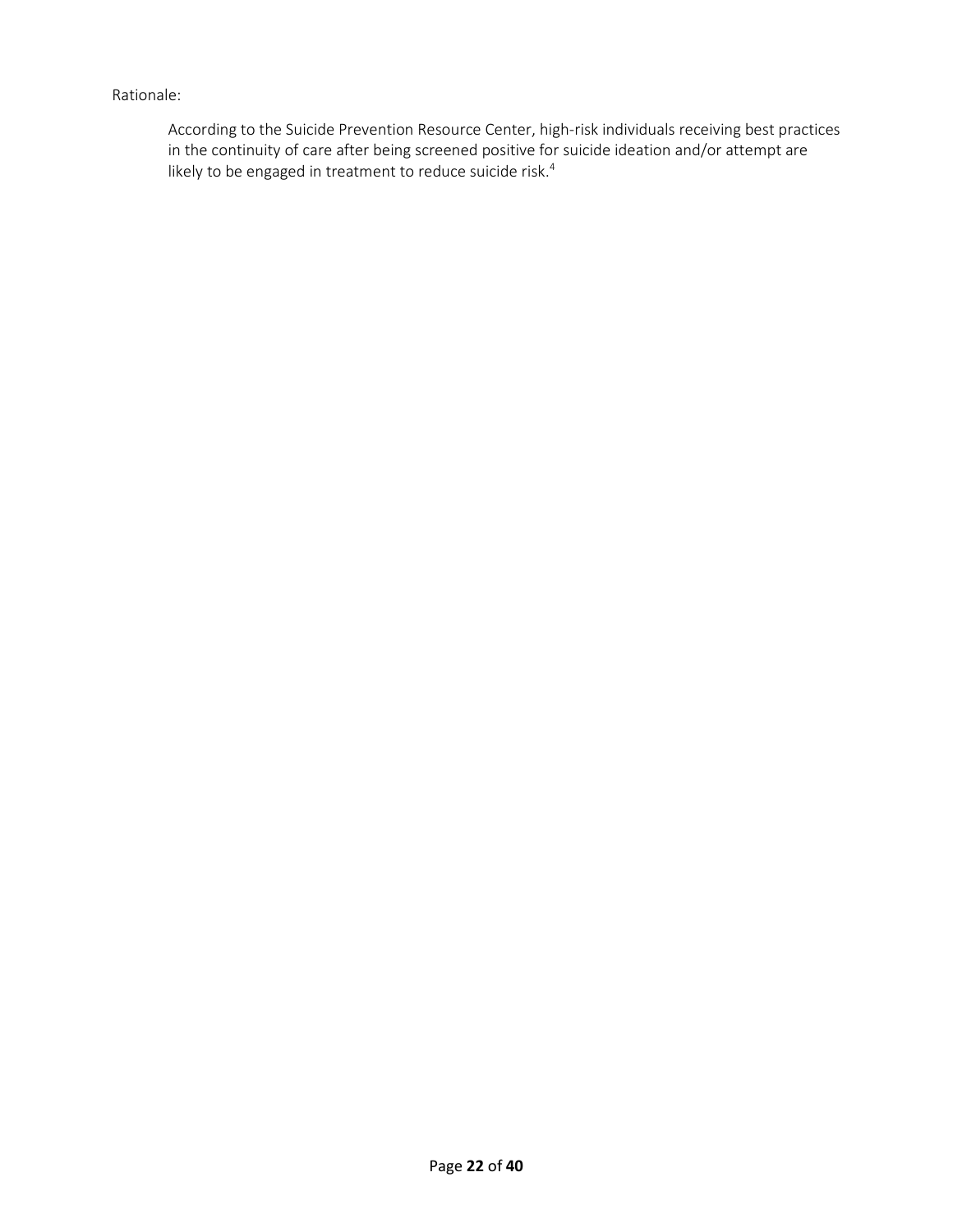# GOAL 2: Increase public knowledge of suicide risk, warning signs, protective factors, and precipitating factors across the lifespan.

Many factors can be addressed in preventing suicide, such as promoting physical, mental, emotional, and spiritual wellness throughout communities. Increased awareness of suicide risk and protective factors can help to support individuals coping with emotional distress and assist the overall ability of communities to equip residents to overcome challenges and crises at any age.

### Objective 2.1 Educate the general public on the research-validated risk factors, protective factors, warning signs, and precipitating factors for suicide.

Strategies:

2.1.1 Support media and education campaigns that promote suicide prevention to include knowledge of risk factors, protective factors, warning signs, and possible precipitating factors.

2.1.2 Provide information and training to Georgia residents to raise awareness of local risk and protective factors at the community level.

#### Rationale:

According to the Suicide Prevention Resource Center, awareness and knowledge of suicide risk factors and warning signs increase the capacity of individuals to actively support suicide prevention.5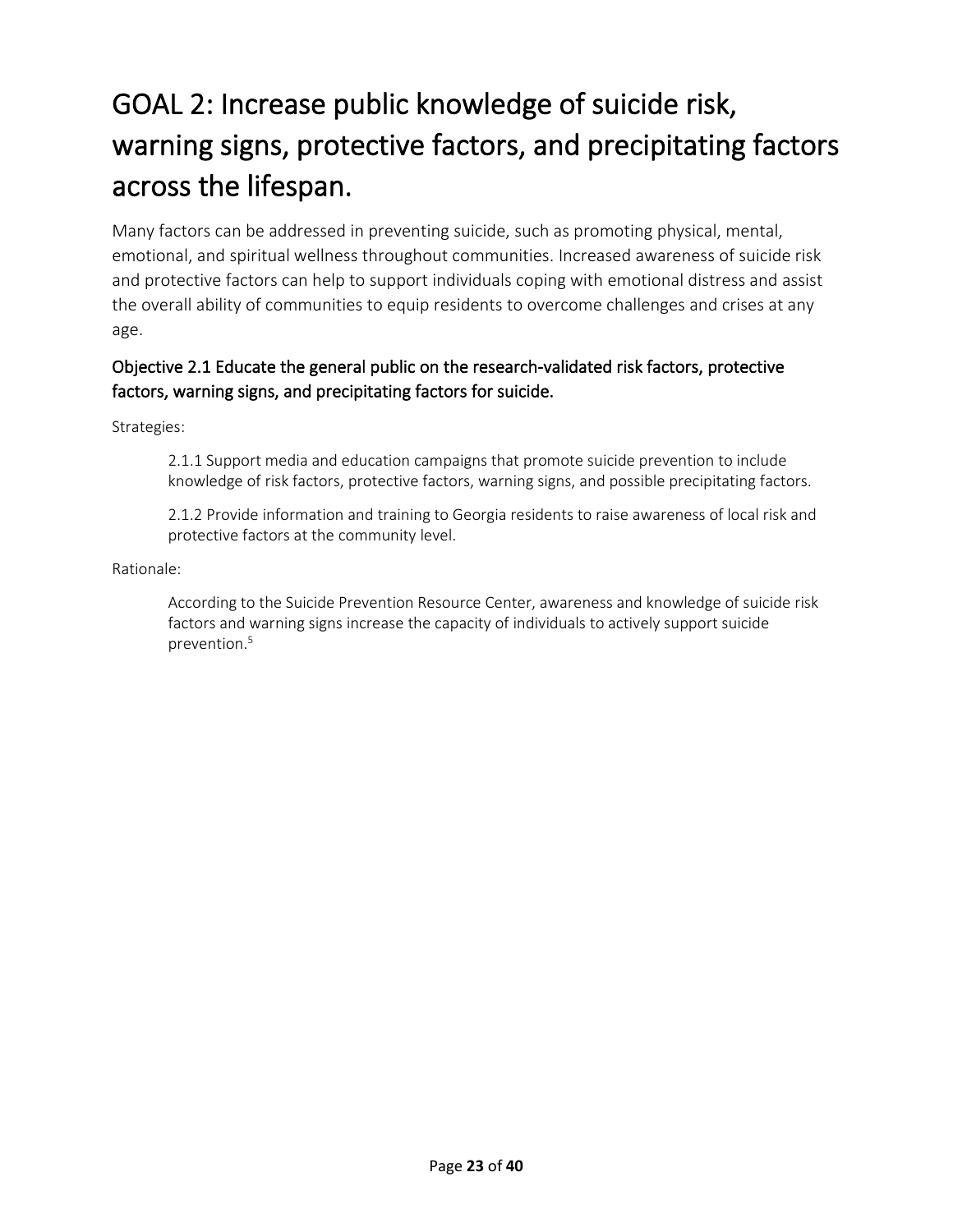# GOAL 3: Build capacity for protective factors, resiliency, and stigma-reduction in communities and schools.

Societal attitudes and bias can create barriers to communities overcoming the stigma attached to mental health challenges. It is essential to increase awareness about trauma, recovery, and crises within families, schools, and organizations to help promote resiliency and increase helpseeking behaviors.

### Objective 3.1 Support efforts for increasing sustained social connectedness in communities with high suicide burden.

Strategies:

3.1.1 Engage community and civic leaders (e.g., county commission, city council) around the importance of community programming to promote social connectedness.

3.1.2 Increase the number of active community-level suicide prevention coalitions throughout the state and engagement in coalition work by community.

3.1.3 Provide access to community-level trainings focused on problem-solving, coping skills, and help-seeking behaviors, as well as social-emotional learning programs, parenting skills classes, and family relationship programs.

3.1.4 Partner with stakeholders within communities to communicate messages of resilience, hope, recovery, and help-seeking in regard to suicidality.

Rationale:

According to the National Strategy for Suicide Prevention, "policies and programs that foster connectedness can help to promote mental and physical health recovery."6

### Objective 3.2 Reduce perceived stigma, prejudice, and discrimination associated with suicide thoughts and behaviors.

Strategies:

3.2.1 Develop and distribute information and best practices to local employers on how to support employees and members and provide for a safe, accepting environment.

3.2.2 Educate spiritual leaders in communities of faith on suicide statistics, risk and protective factors, and how to talk to and encourage those at risk to access help.

3.2.3 Increase communication with messages of resilience, hope, and recovery through peer support services and persons with lived experience sharing their stories.

Rationale:

According to the National Academies of Sciences, Engineering, and Medicine, attention to stigmatizing structures of society enables examination of prejudice and discrimination against people with mental health and substance use disorders. Discriminatory policies and practices can appear to endorse negative social norms and deepen self-stigma.<sup>7</sup>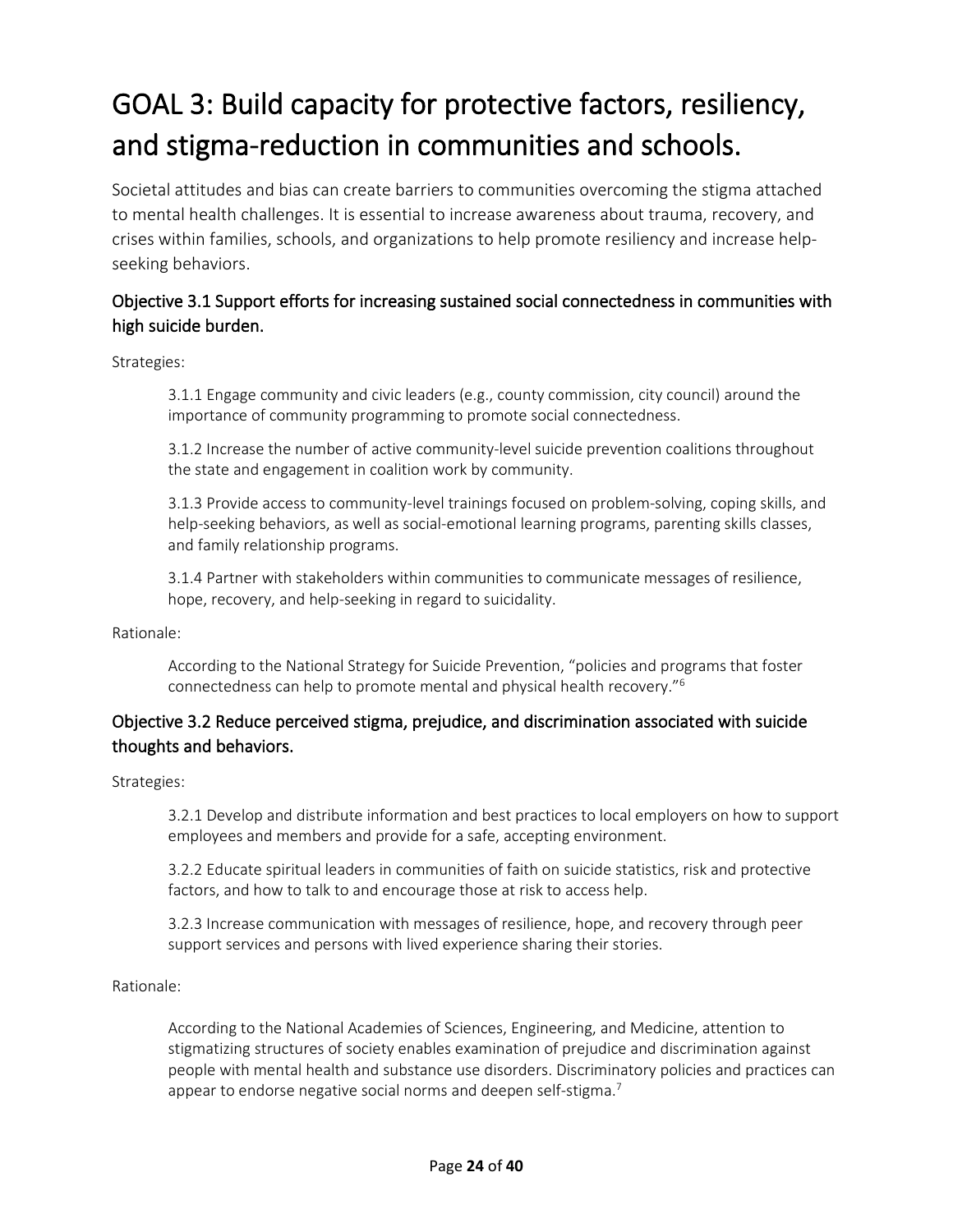#### Objective 3.3 Promote policies and approaches for safe and supportive school environments and communities.

Strategies:

3.3.1 Support the increased use of evidence-based upstream suicide prevention programs in schools and community agencies.

3.3.2 Provide specific training on accessing and utilizing multiple data sources (e.g., Georgia Student Health Survey, Youth Risk Behavior Survey, morbidity and mortality reports, local coroner data) to raise awareness of local risk and protective factors.

3.3.3 Mobilize communities to voice the need for in-school and community prevention efforts to connect students and individuals in crisis with assistance and care.

3.3.4 Encourage periodic review of school policies, protocols, and trainings to ensure alignment with efforts to reduce stigma and increase individual protective factors (e.g., resiliency).

#### Rationale:

Suicide often has a ripple effect, impacting not only the school but also neighbors, peers, coaches on community sports teams, members of religious communities, and any other organizations in which a student or their family members may be involved. Although early research estimated six people were affected by a suicide,<sup>8</sup> more recent research suggests each suicide affects 135 people, with 25 reporting significant and persistent distress.<sup>9</sup>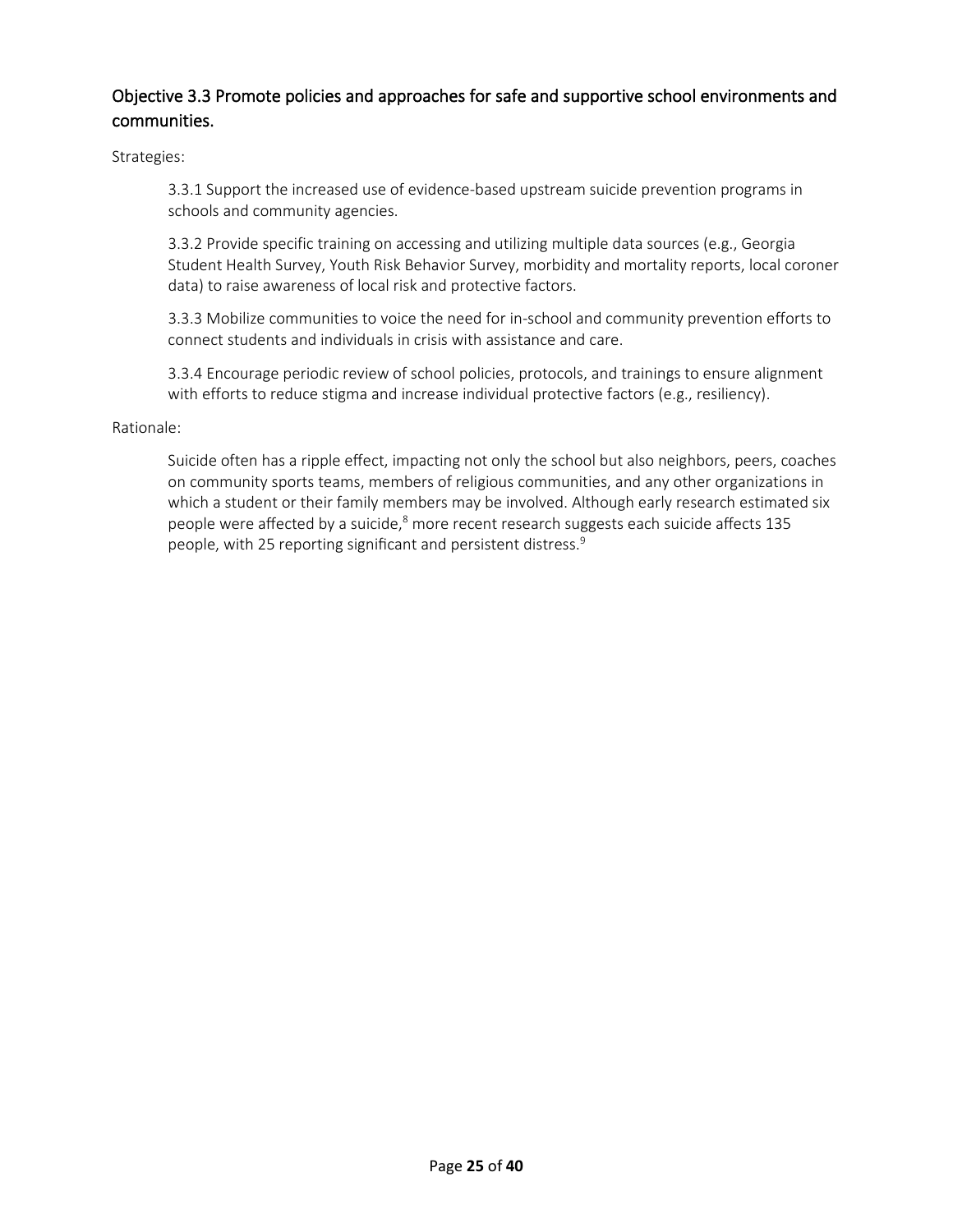# GOAL 4: Support the adoption of suicide safe messaging through media and public education.

Research indicates that media exposure to unsafe messaging regarding suicide can increase the risk of suicide and distress caused by exposure to suicide. With the rapid expansion of media formats available for public consumption, it is imperative to create an approach that addresses suicide-related content in both traditional- and citizen-published media.

## Objective 4.1 Encourage adoption and use of best practice guidelines for suicide safe messaging by media outlets.

Strategies:

4.1.1 Identify, engage, and educate media outlets (e.g., TV, radio, newspaper) that report on or deliver content related to suicide.

4.1.2 Promote access to safe messaging guidelines for identified media outlets.

4.1.3 Promote access to educational sessions on safe messaging for identified media outlets.

#### Rationale:

According to the National Action Alliance for Suicide Prevention, "To prevent suicide, we need to be able to talk about it openly—without fear or shame. But how we talk about suicide matters. These conversations can be helpful or harmful. Suicide-related messages must be conveyed in ways that support safety, help-seeking, and healing. Towards this goal, the Action Alliance leads efforts focusing on three key groups: the news media, the entertainment media, and other organizations that regularly disseminate messages related to suicide."10

#### Objective 4.2 Encourage adoption and use of best practice guidelines for suicide safe messaging by the public.

Strategies:

4.2.1 Promote safe messaging guidelines through social media and various communication outlets commonly viewed by the public.

4.2.2 Promote community stakeholder access to evidence-based safe messaging guidelines and best practices.

4.2.3 Promote access to educational sessions related to various topics around suicide safe messaging in the public (i.e., suicide in social media).

4.2.4 Identify, engage, and educate individuals who are regularly interviewed or post about mental health and suicide in the community.

Rationale:

According to the National Action Alliance for Suicide Prevention, "Many groups—non-profit organizations, businesses, charitable foundations, and others—routinely disseminate messages about suicide in websites, social media, educational materials, and other print and digital communications. It is important that this information be conveyed in ways that support suicide prevention rather than increase risk."<sup>11</sup> When used properly, social media can be a valuable tool to increase connection, promote resources, and offer support."<sup>12</sup>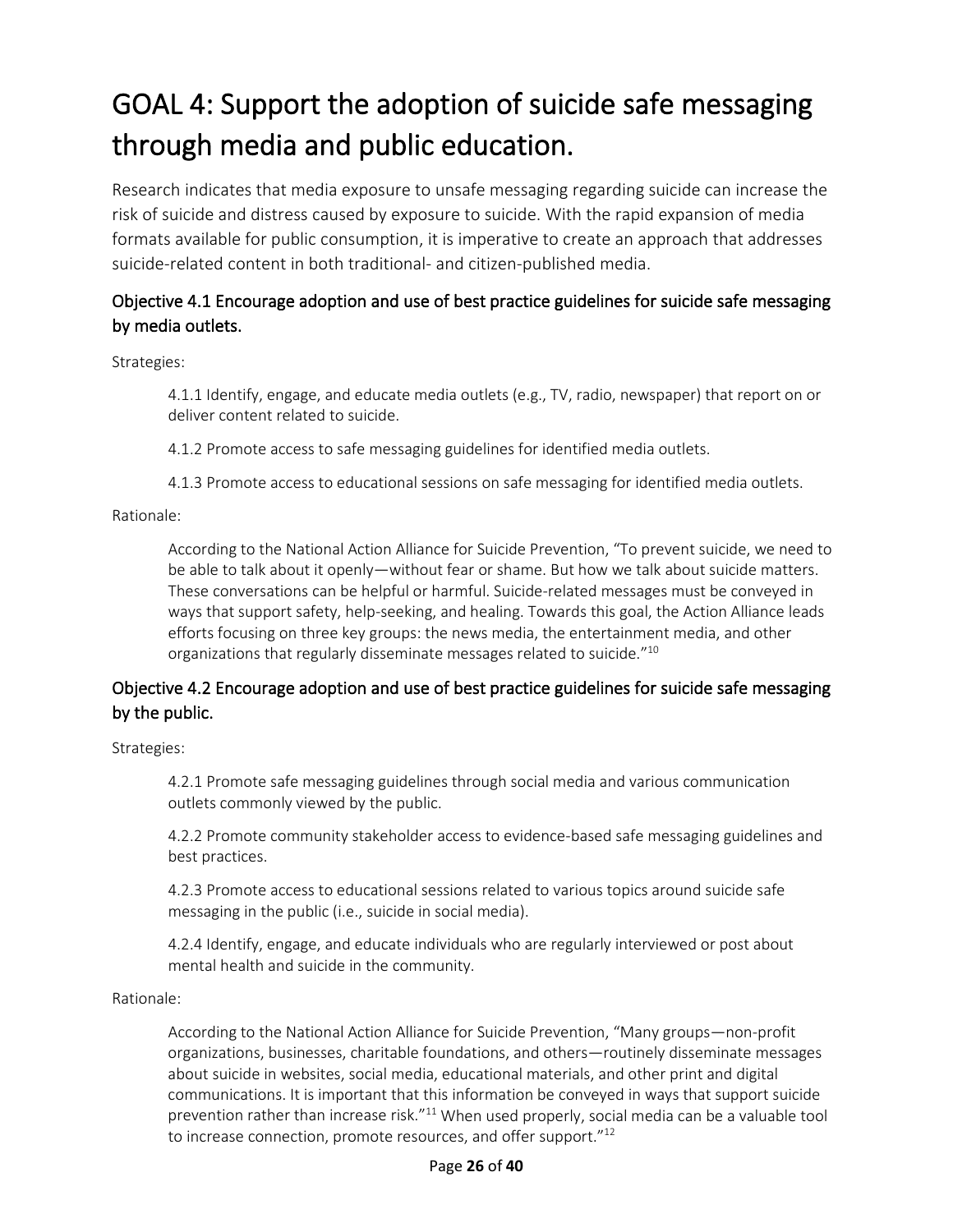# GOAL 5: Target high-burden counties and communities to promote the adoption of evidence-based and evidenceinformed suicide prevention and intervention strategies.

This goal prioritizes suicide prevention and intervention strategies particular to geography— Georgia communities and high burden counties. In goal setting for Georgia communities, there is a greater opportunity to reduce the suicide burden in the state.

### Objective 5.1 Increase the awareness, understanding, and use of evidence-based and evidenceinformed suicide-specific prevention and intervention strategies and tools to be adopted by providers in a variety of settings in communities with high burden of suicides and attempts.

#### Strategies:

5.1.1 Promote the awareness of and access to evidence-based and evidence-informed suicide prevention and intervention tools to providers, programs, clinicians, and stakeholders serving in high burden rural communities.

5.1.2 Encourage education and adoption of evidence-based and evidence-informed suicide prevention and intervention strategies and tools by providers in communities with the highest burden of suicide and/or attempts (measured by suicide-related emergency room and hospital discharge rates).

#### Rationale:

The Centers for Disease Control and Prevention recommends considering policies, programs, and practices that will impact across individual, relationship, community, and societal levels. According to the CDC, creating environments that address risk and protective factors where individuals live, work, and play can help prevent suicide. Settings where these populations work and reside are ideal for implementing programs, practices, and policies to buffer against suicide.<sup>13</sup>

To find evidence-based practices, visit:

<http://www.sprc.org/resources-programs>

<https://www.samhsa.gov/ebp-resource-center>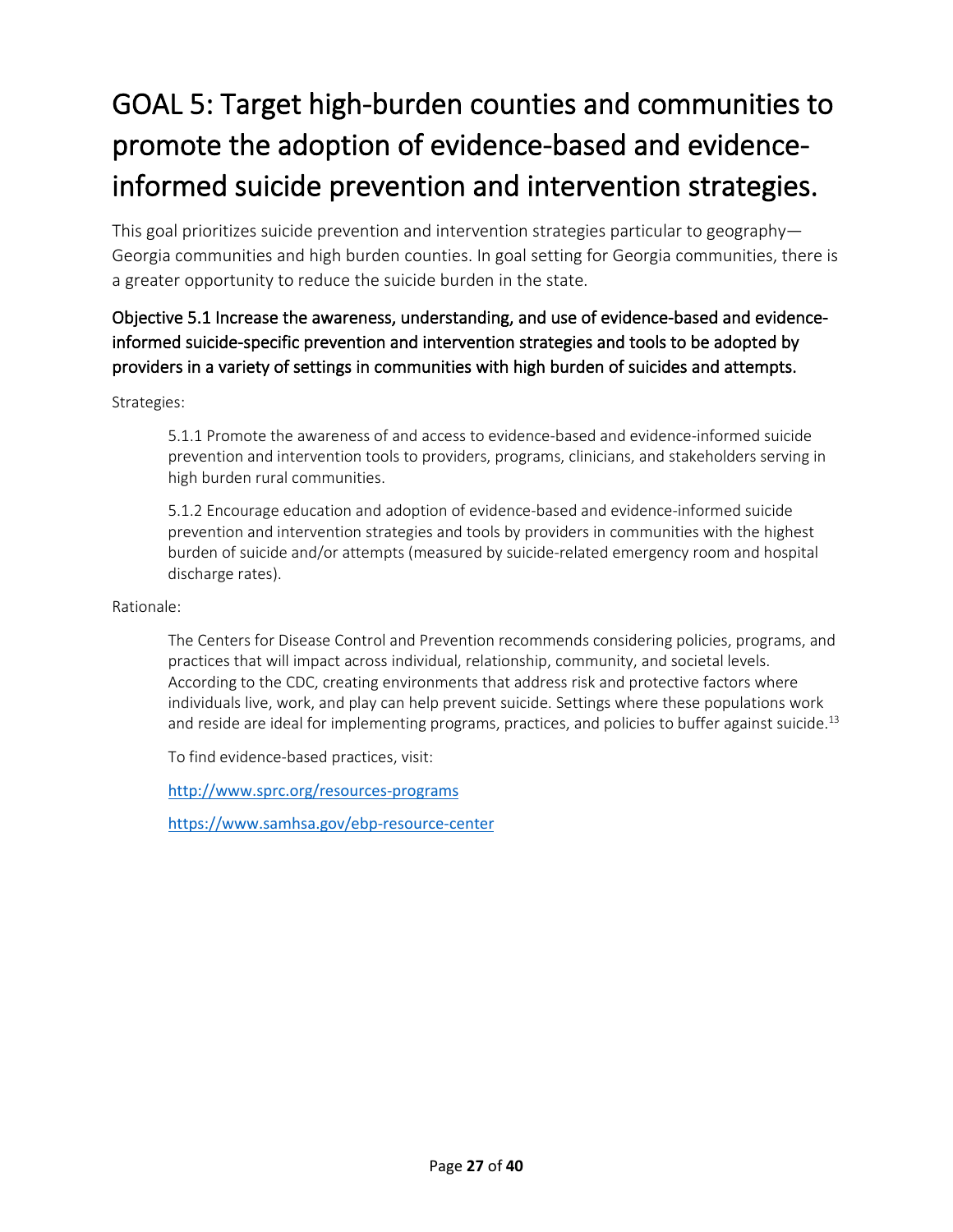# GOAL 6: Prioritize at-risk populations to promote the adoption of evidence-based and evidence-informed suicide prevention and intervention strategies.

This goal prioritizes suicide prevention and intervention strategies particular to demographics the populations in the state most at risk for suicide attempts and/or deaths. In goal setting for Georgia populations, there is a greater opportunity to reduce the suicide burden in the state.

## Objective 6.1 Increase the use of evidence-based and evidence-informed suicide-specific prevention and intervention strategies and tools to be adopted by providers in a variety of settings serving populations at risk for suicide attempts and/or deaths.

#### Strategies:

6.1.1 Disseminate suicide prevention and intervention best practices to providers, programs, clinicians, and stakeholders serving populations at risk for suicide.

6.1.2 Promote increased screening of individuals who are at a disproportionally high risk of suicide attempts and/or suicide using evidence-based assessment tools.

6.1.3 Engage health systems to increase crisis intervention and post-inpatient follow-up with individuals belonging to populations at high risk.

6.1.4 Promote awareness and use of the national and state crisis lines among providers and the general public.

#### Rationale:

The Centers for Disease Control and Prevention recommends considering policies, programs, and practices that will impact across individual, relationship, community, and societal levels. This goal supports a proactive approach to finding those individuals at greatest risk, initiating effective response, crisis intervention, and evidence-based treatment. The CDC cites that the current evidence suggests that identifying people at risk of suicide and the continued provision of treatment and support for these individuals can positively impact suicide and its associated risk factors.14

To find evidence-based practices, visit:

<http://www.sprc.org/resources-programs>

<https://www.samhsa.gov/ebp-resource-center>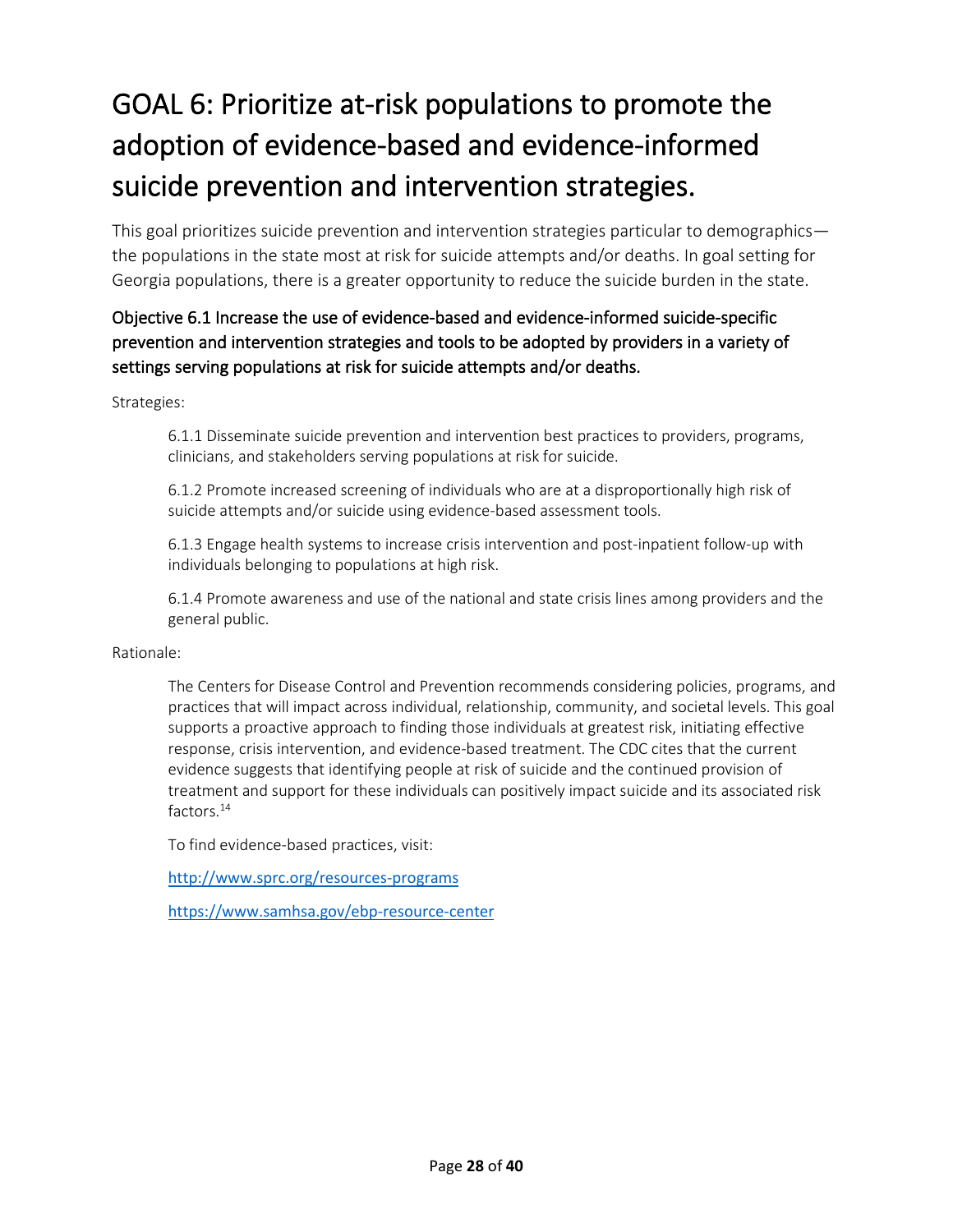# GOAL 7: Increase efforts to reduce access to lethal means of suicide.

Reducing access to lethal means has proven to be an effective method for lowering suicide rates. Through the integration of prevention and intervention strategies at points of access, in healthcare, in communities, and in homes, lethal means restriction strategies can increase opportunities for early intervention and care.

## Objective 7.1 Improve and expand protocols for providers who interact with individuals at risk for suicide to educate and assess routinely for access to lethal means.

#### Strategies:

7.1.1 Encourage providers to educate individuals at risk for suicide and their families about safe firearm storage and access, storage of alcoholic beverages, prescription drugs, over-the-counter medications, and poisons in the home.

7.1.2 Promote provider education around reducing the stocking of medicine in the medicine cabinet to nonlethal quantity, and locking medicines used to sleep, relieve anxiety and muscle spasms, and prevent seizures.

#### Rationale:

According to Barber and Miller, counseling at-risk people and their families on the importance of temporarily storing household firearms away from home or otherwise making household firearms inaccessible to the at-risk person is a critical part of means restriction to reduce substantially the number of suicides. Providers, gatekeepers, and gun owner groups are important partners in this work. 15

## Objective 7.2 Encourage partnerships with firearm dealers, gun owner groups, and other stakeholders to incorporate suicide awareness as a basic tenet of firearm safety and responsible firearm ownership.

Strategies:

7.2.1 Engage firearm dealers to integrate suicide awareness staff training as part of routine safety practices.

7.2.2 Support partnerships with firearm dealers, gun owner groups, and other stakeholders to offer access to suicide prevention education and crisis resources to gun owners.

7.2.3 Promote access to and foster the use of suicide prevention materials and safety devices to promote firearm safety and responsible firearm ownership.

#### Rationale:

The Centers for Disease Control and Prevention 2017 WISQARS data indicates that firearms account for means in 63% of suicides in Georgia.16 Harvard Means Matter cites research indicating firearm access as a factor that increases suicide risk. Additionally, studies show that reductions in access to lethal means can prevent suicides.<sup>17</sup>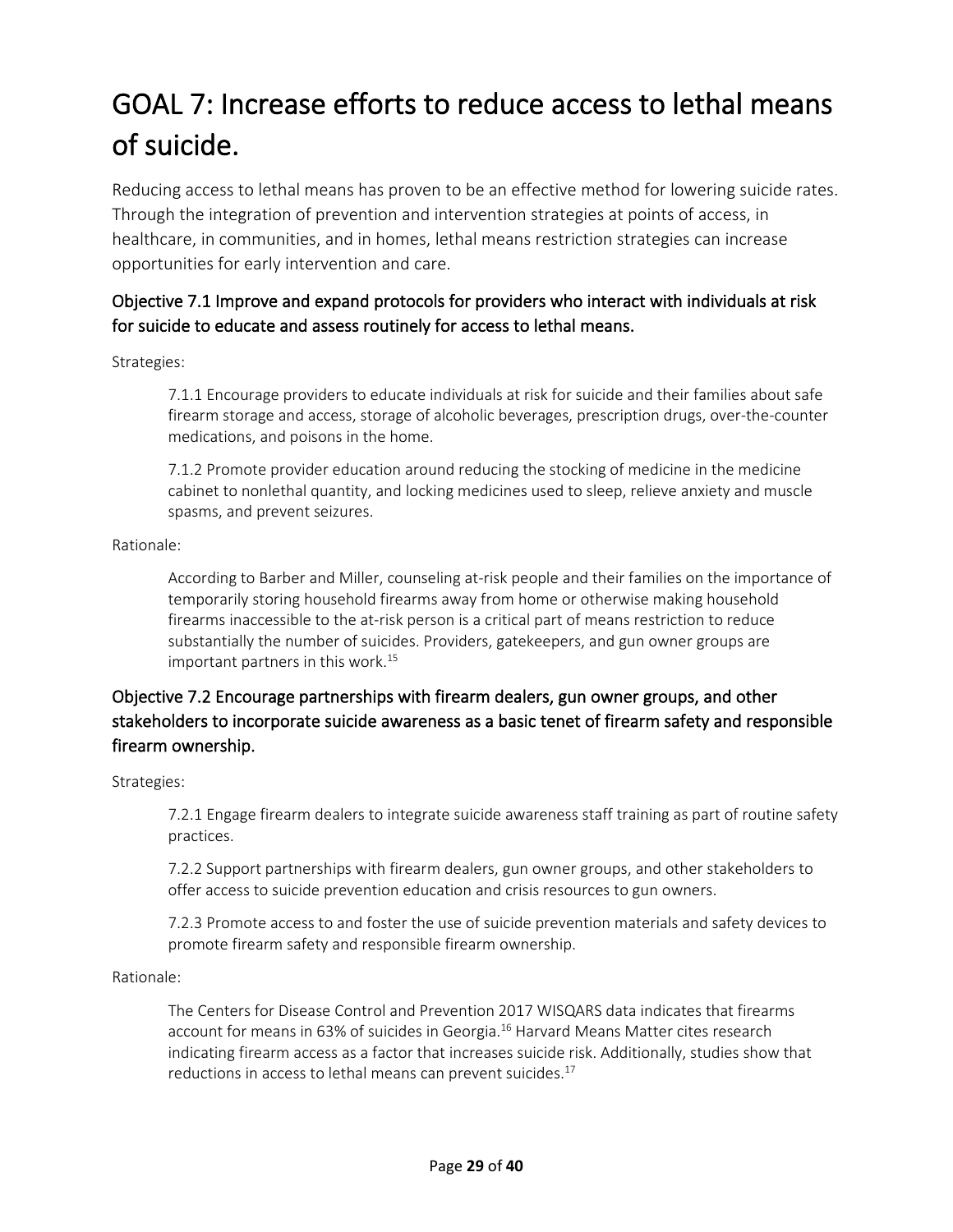## Objective 7.3 Implement environmental strategies in the community and in facilities to reduce lethal means access.

Strategies:

7.3.1 Promote the installation of physical barriers or other deterrents at any known suicide hot spot in the state.

7.3.2 Adopt strategies that reduce ligature points and access to potential ligatures in secured facilities such as detention centers and inpatient mental health treatment centers.

#### Rationale:

According to the Centers for Disease Control and Prevention, "modifying the characteristics of the physical environment to prevent harmful behavior such as access to lethal means can reduce suicide rates, particularly in times of crisis or transition."<sup>18</sup>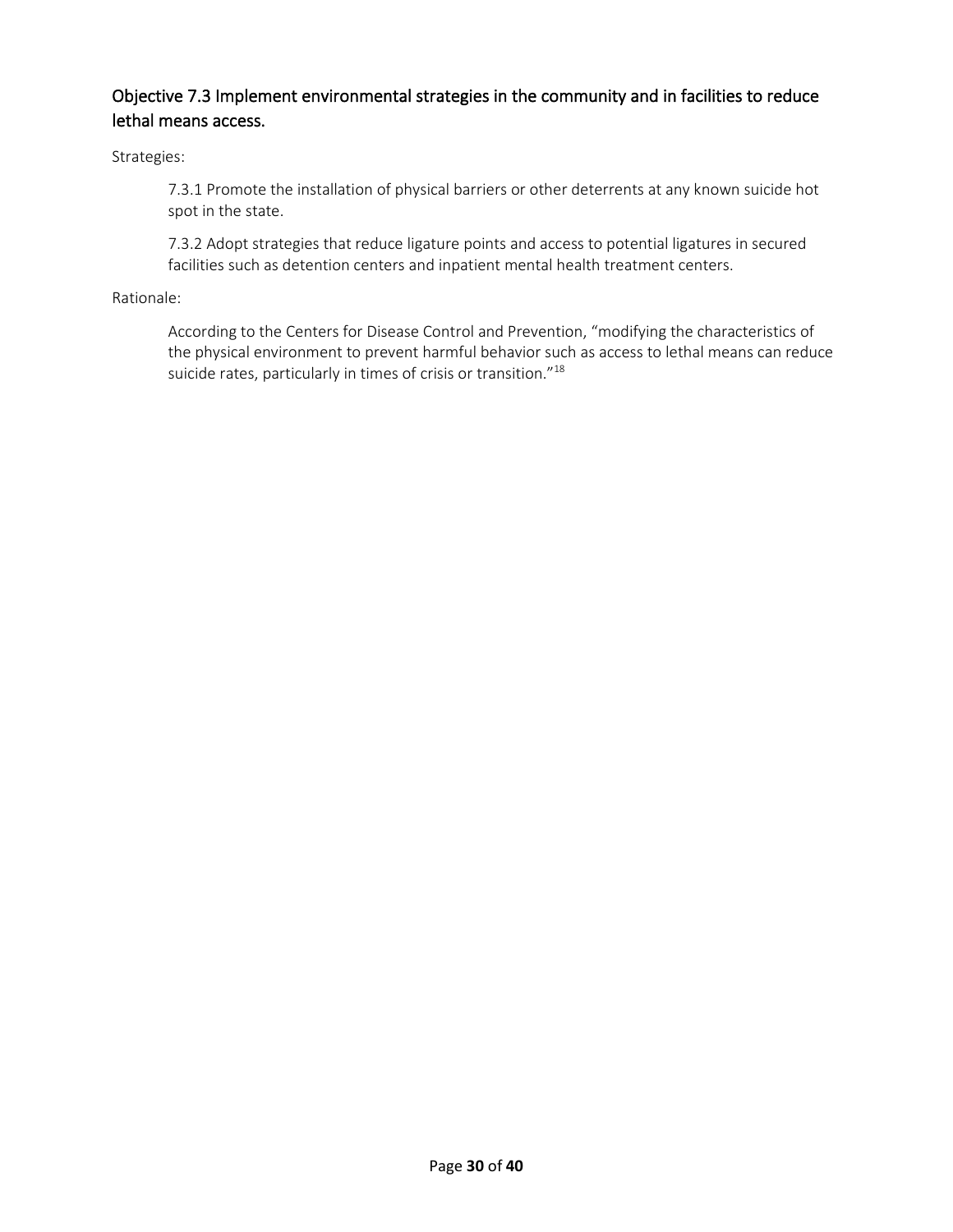# GOAL 8: Expand evidence-based suicide prevention trainings for clinicians and gatekeepers.

Prevention education is a key component in efforts to advance care, increase awareness, heighten responsiveness, and create cultures of support for individuals at risk for suicide. Expanding access to training for healthcare professionals and the community at large will expand the safety net of individuals who can recognize and respond effectively to suicide risk and crisis.

### Objective 8.1 Increase access to evidence-based suicide prevention trainings for behavioral health and healthcare providers.

Strategies:

8.1.1 Promote access to evidence-based trainings, prioritizing access for identified behavioral health and healthcare professionals in high-burden areas.

8.1.2 Promote access to electronic evidence-based suicide prevention trainings for behavioral health and healthcare providers in rural communities.

8.1.3 Encourage clinicians to increase knowledge and skills specific to suicide screening, assessments, interventions, safety planning, and postvention.

Rationale:

This objective and related strategies were developed to align with Goal 7 of the National Strategy for Suicide Prevention, which reads: "Provide training to community and clinical service providers on the prevention of suicide and related behaviors."19

### Objective 8.2 Expand access to evidence-based gatekeeper trainings for citizens and stakeholders.

Strategies:

8.2.1 Identify and promote gatekeeper training opportunities in areas identified as having a high burden of suicide.

8.2.2 Deliver targeted gatekeeper trainings to community groups who have a role in suicide prevention (e.g., faith leaders / community, first responders / law enforcement, educators).

8.2.3 Provide train-the-trainer opportunities to public / private stakeholders who will be engaged in suicide prevention efforts in identified areas.

8.2.4 Promote access to evidence-based electronic suicide prevention trainings for gatekeepers in rural communities.

Rationale:

This objective and related strategies were developed to align with Goal 7 of the National Strategy for Suicide Prevention, which reads: "Provide training to community and clinical service providers on the prevention of suicide and related behaviors."20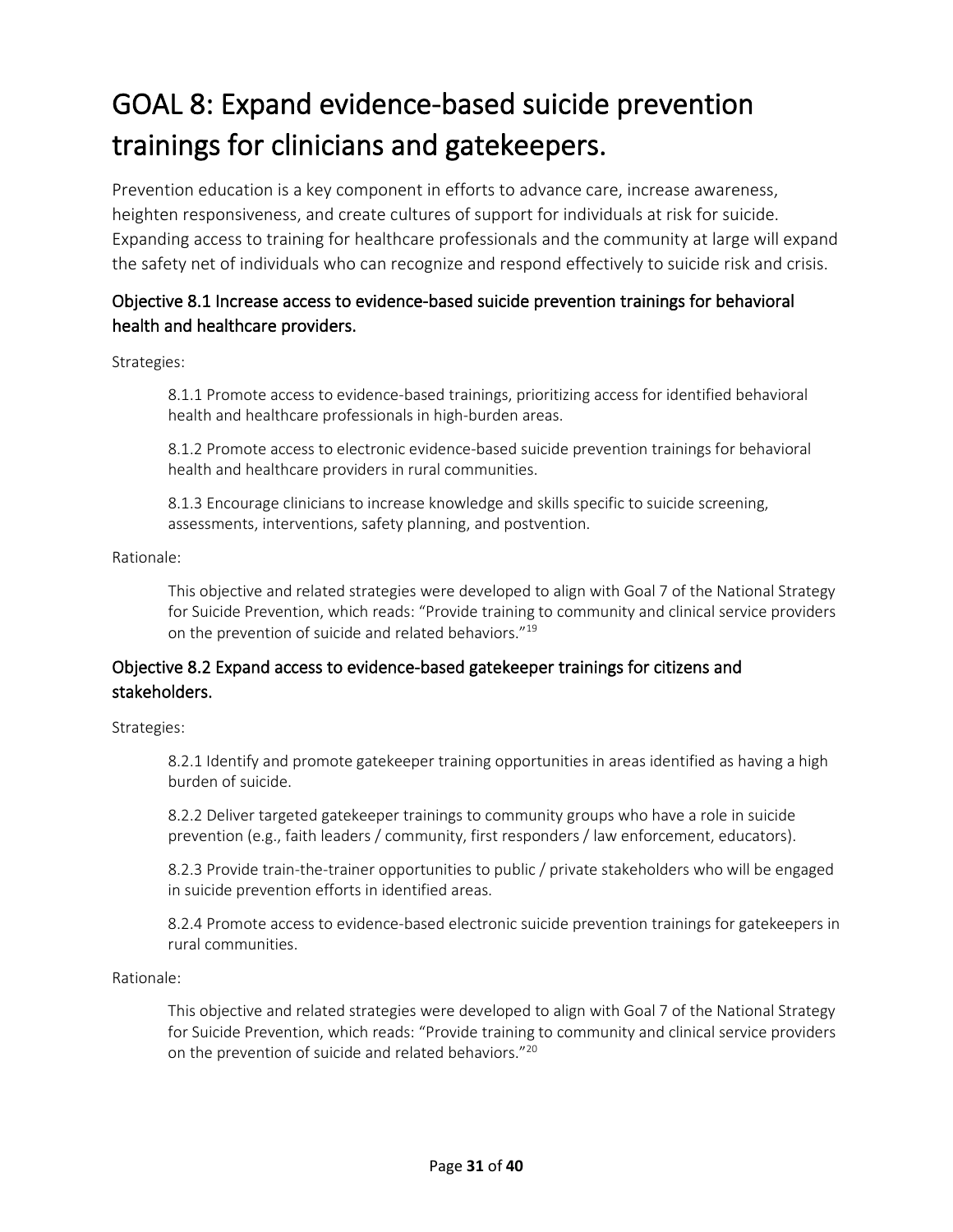# GOAL 9: Implement postvention best practices to provide care and support to individuals and communities.

In recent years, the concept of postvention as prevention has evolved, calling for more focus on the enhancement and expansion of resources for individuals and communities affected by suicide loss. Increased access to services and capacity for clinical support are essential to the ongoing advancement of the continuum of care for survivors of suicide loss.

#### Objective 9.1 Increase access to treatment and support services for survivors of suicide loss.

Strategies:

9.1.1 Promote access for survivors to peer support, treatment services, local and online resources, and other postvention supports.

9.1.2 Promote access to evidence-based postvention training and technical support for peer supports and professionals providing postvention care.

9.1.3 Encourage implementation of evidence-based postvention policies and practices in peer support and clinical care.

9.1.4 At the level of support services, provide an array of assistance, programs, and resources that help bereaved individuals and families cope with and recover from the effects of their loss to suicide.

9.1.5 Promote access to training and technical support for peer support group facilitators.

Rationale:

The Suicide Prevention Resource Center cites that an effective response to suicide loss should "Build capacity for ongoing support and treatment, including professional and peer-support options, for those who need it."<sup>21</sup>

#### Objective 9.2 Increase capacity for community and clinical support after a suicide loss.

Strategies:

9.2.1 Standardize the use of evidence-based best practices by individuals responding to and providing care for suicide loss.

9.2.2 Provide access to evidence-based community and advanced clinical postvention training.

9.2.3 Encourage implementation of evidence-based postvention policies and practices in organizational, workplace, and community settings.

9.2.4 Standardize the use of alternative support services.

Rationale:

According to Responding to Grief, Trauma, and Distress After a Suicide: U.S. National Guidelines, "...it is essential to advance purposeful communication and collaboration among all disciplines working to support the bereaved—especially those focused on addressing the effects of every manner of sudden or traumatic death."22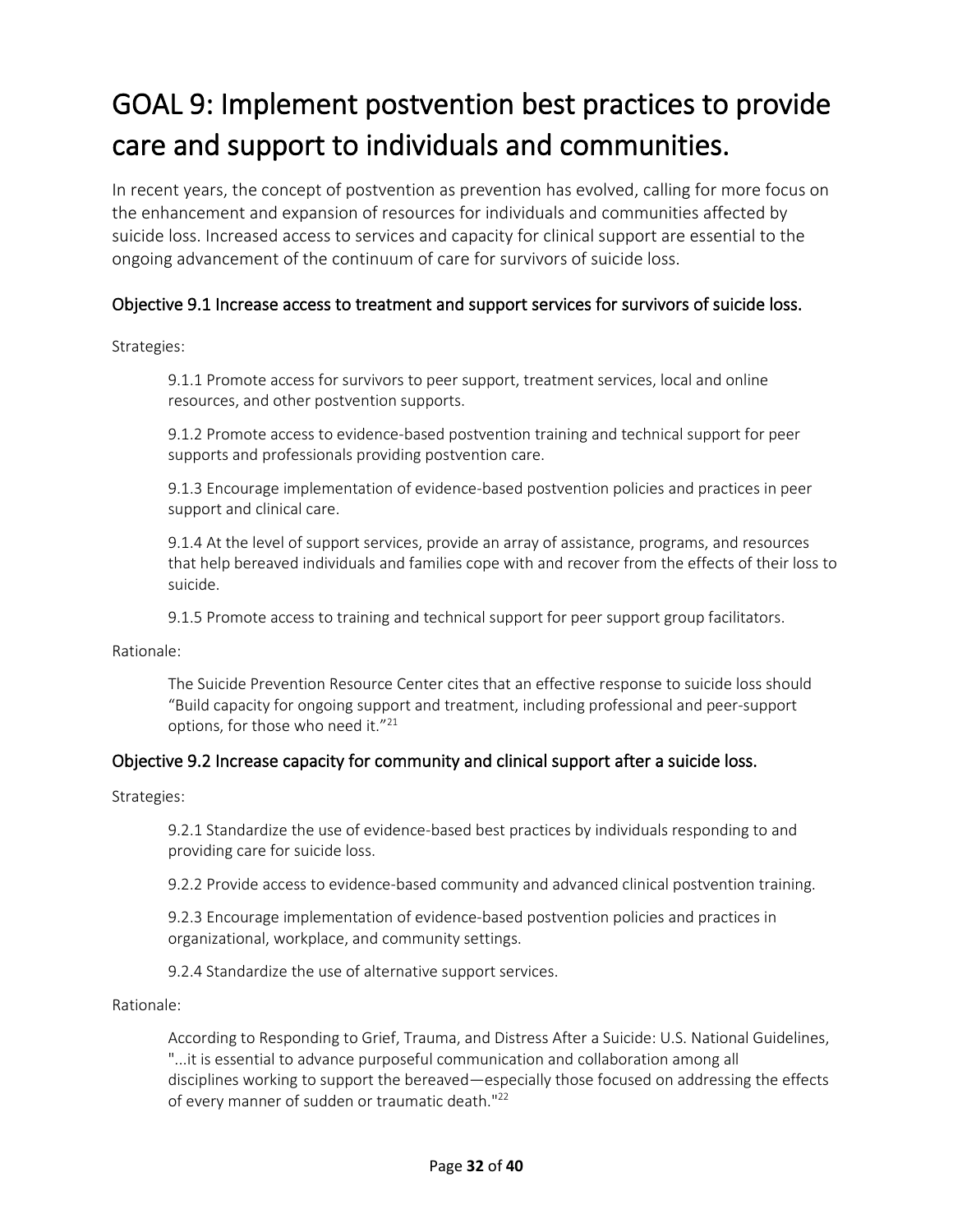# GOAL 10: Increase the timeliness and usefulness of data systems relevant to suicide prevention.

It can be difficult to prioritize resources and implement strategies for suicide prevention without timely, accurate, and granular data about the nature of the problem. The quality and availability of data on suicide can vary widely, thus requiring coordinated efforts to improve the collection, analysis, and distribution of relevant data.

#### Objective 10.1 Improve the usefulness and quality of suicide-related data.

Strategies:

10.1.1 Collaborate with established statewide epidemiological workgroups.

10.1.2 Implement the Centers for Disease Control and Prevention's action plan for improving external cause of injury coding.

10.1.3 Promote the use of self-directed violence uniform definitions and data elements developed by the Centers for Disease Control and Prevention and the Department of Veterans Affairs.

Rationale:

Improving the usefulness and quality of suicide-related data can help explain the scope of the problem, identify high-risk groups, set priority prevention activities, and monitor the effects of suicide prevention programs.<sup>23</sup>

### Objective 10.2 Improve and expand the public health capacity to collect, analyze, report, and use suicide-related data routinely to implement prevention efforts and inform policy decisions.

Strategies:

10.2.1 Release updated suicide data in a timely manner.

10.2.2 Implement the state-level suicide fatality review committee to reduce gaps in services, improve interagency collaboration, and reduce barriers to accessing care.

10.2.3 Support the use of psychological autopsies.

10.2.4 Partner with the Office of the Medical Examiner and coroners to increase access to data regarding suicides.

10.2.5 Provide suicide epidemiology opportunities for trainees.

10.2.6 Disseminate surveillance data to stakeholders in readily-usable forms to support quality improvement work.

Rationale:

According to Bossarte, improving and expanding the state and local public health capacity to collect, analyze, report, and use suicide-related data routinely will develop effective prevention efforts, especially at the local level.<sup>24</sup>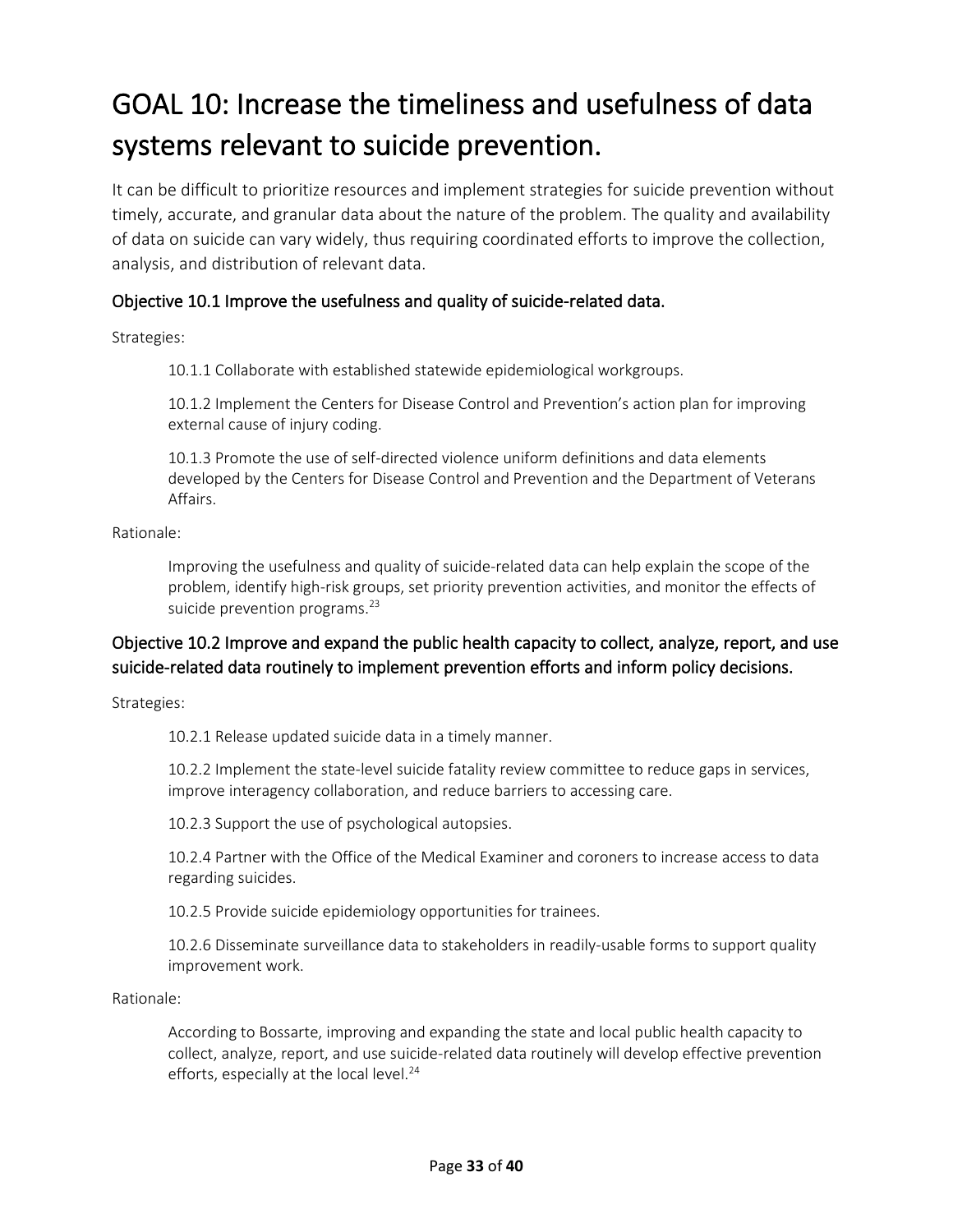## Objective 10.3 Increase the number and quality of surveys and other data collection instruments that include questions on protective factors against suicide ideation, suicide behaviors, related risk factors, and exposure to suicide.

Strategies:

10.3.1 Include the Adverse Childhood Experience module and suicide thoughts and attempts in the Behavioral Risk Factor Surveillance System survey at least every two years.

10.3.2 Increase the number of schools that participate in the Georgia Student Health Survey.

10.3.3 Measure attitudes, beliefs, and knowledge around suicide and suicide prevention.

10.3.4 Encourage health care systems to monitor / measure suicide prevention activities and improve their system based on the findings.

10.3.5 Gather data on groups with increased suicide risk (e.g., LGBTQ populations, veterans, unintentional drug-related poisonings, middle-aged males, and others).

#### Rationale:

According to Franklin and colleagues, increasing the number and quality of surveys and other data collection instruments that include questions on protective factors against suicide behaviors, risk factors, and exposures to suicide will help us to plan prevention and support services and to understand better community suicide prevention needs.<sup>25</sup>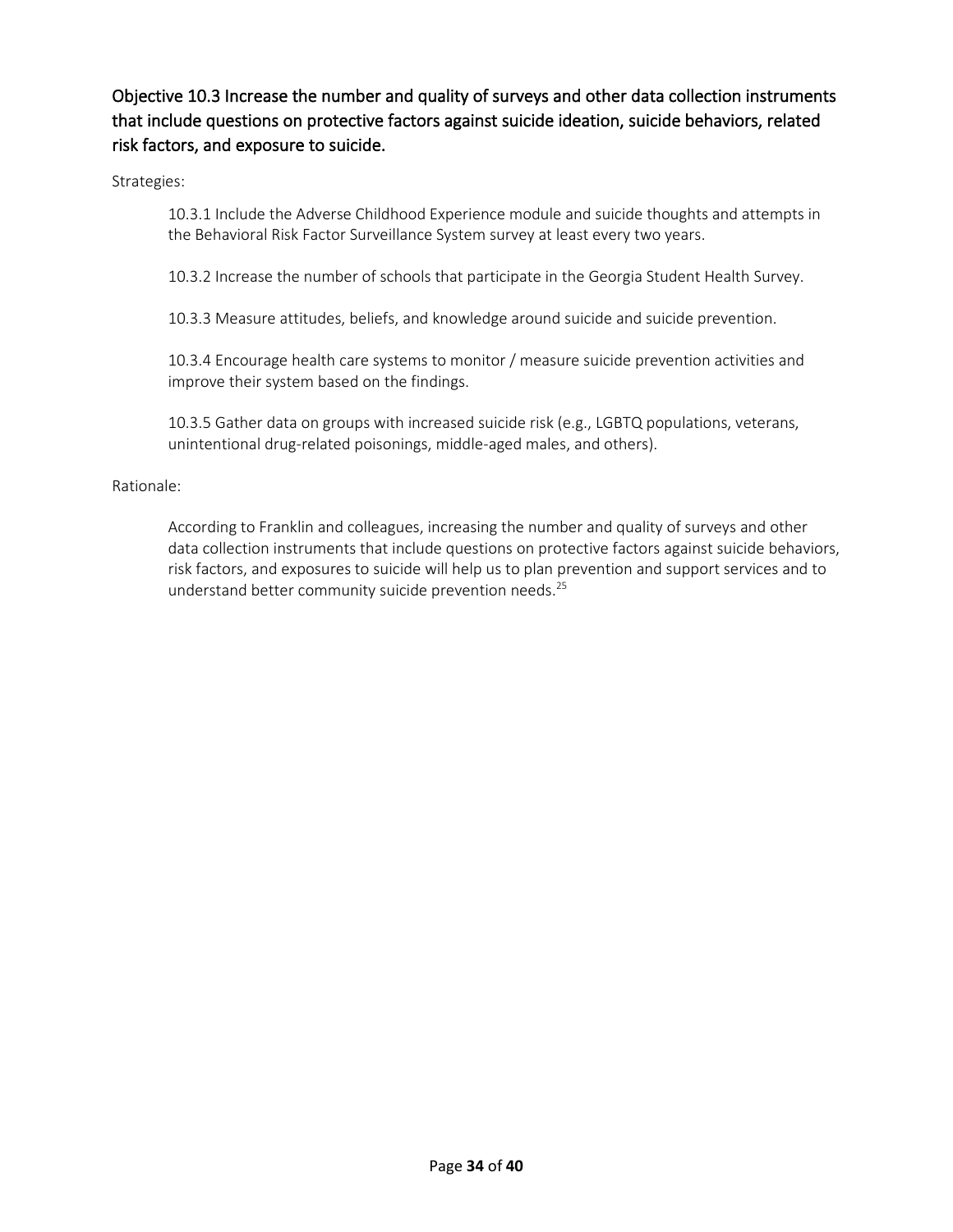# GOAL 11: Sustain the suicide prevention efforts outlined in this strategic plan.

Improved suicide prevention outcomes will inevitably be short-lived if advances and systemic changes resulting from this strategic plan are not intentionally sustained or implemented sustainably.

### Objective 11.1 Monitor suicide prevention strategic plan implementation throughout the state and in local communities.

Strategies:

11.1.1 Establish an evaluation team to work with established statewide epidemiological groups to identify needs as well as monitor and evaluate the implementation of the strategic plan.

11.1.2 Create an evaluation plan to include measurable outcomes, assessment targets, performance measures, and/or implementation timelines.

11.1.3 Ensure state grant-funded suicide prevention deliverables include strategic plan objectives and standard measurements to monitor implementation and effectiveness.

11.1.4 Seek funding to evaluate suicide prevention program goals.

Rationale:

Monitoring how the suicide prevention strategic plan is being implemented in the state and in local communities will help to evaluate the quality and quantity of implementation and types of structures that may be more effective or efficient.<sup>26</sup>

### Objective 11.2 Catalyze momentum for suicide prevention efforts at the state and community levels.

Strategies:

11.2.1 Recruit and cultivate leaders and advocates for suicide prevention.

11.2.2 Identify and establish relationships with a diverse group of partners to help with the launch and implementation of the suicide prevention strategic plan.

11.2.3 Formalize any partnerships between agencies using memoranda of understanding as appropriate to make sure the strategic plan is sustained.

Rationale:

Catalyzing momentum beyond initial planning and after grant funds are depleted is critical to sustaining suicide prevention efforts over time.<sup>27</sup>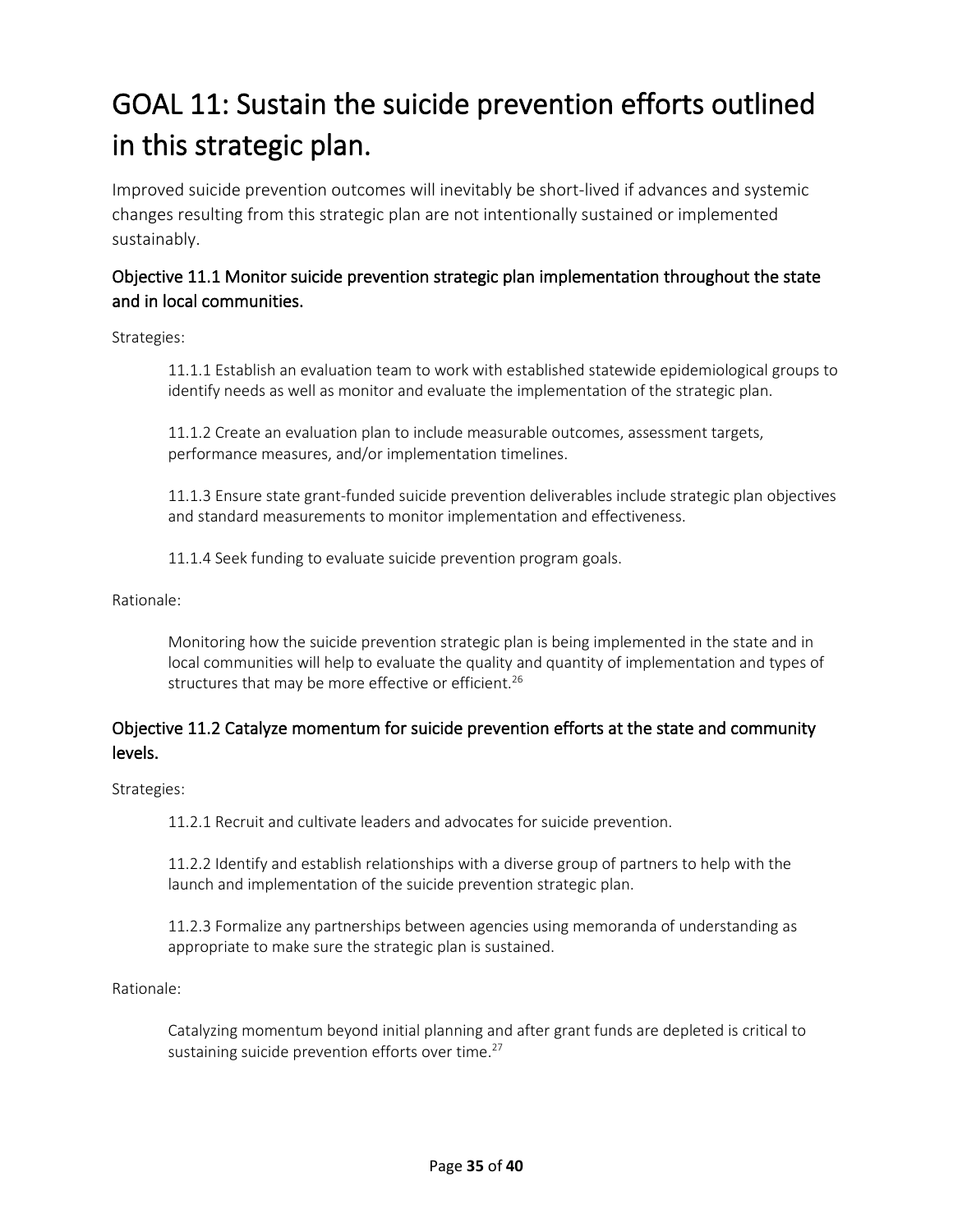## Objective 11.3 Secure additional funding and/or resources to expand and sustain suicide prevention efforts.

Strategies:

11.3.1 Prioritize and seek additional funds to support and implement the suicide prevention strategic plan.

11.3.2 Seek a diverse source of funds to expand and sustain suicide prevention efforts.

Rationale:

Securing additional funding will ensure that suicide prevention efforts will be sustained and enhanced throughout Georgia.<sup>28</sup>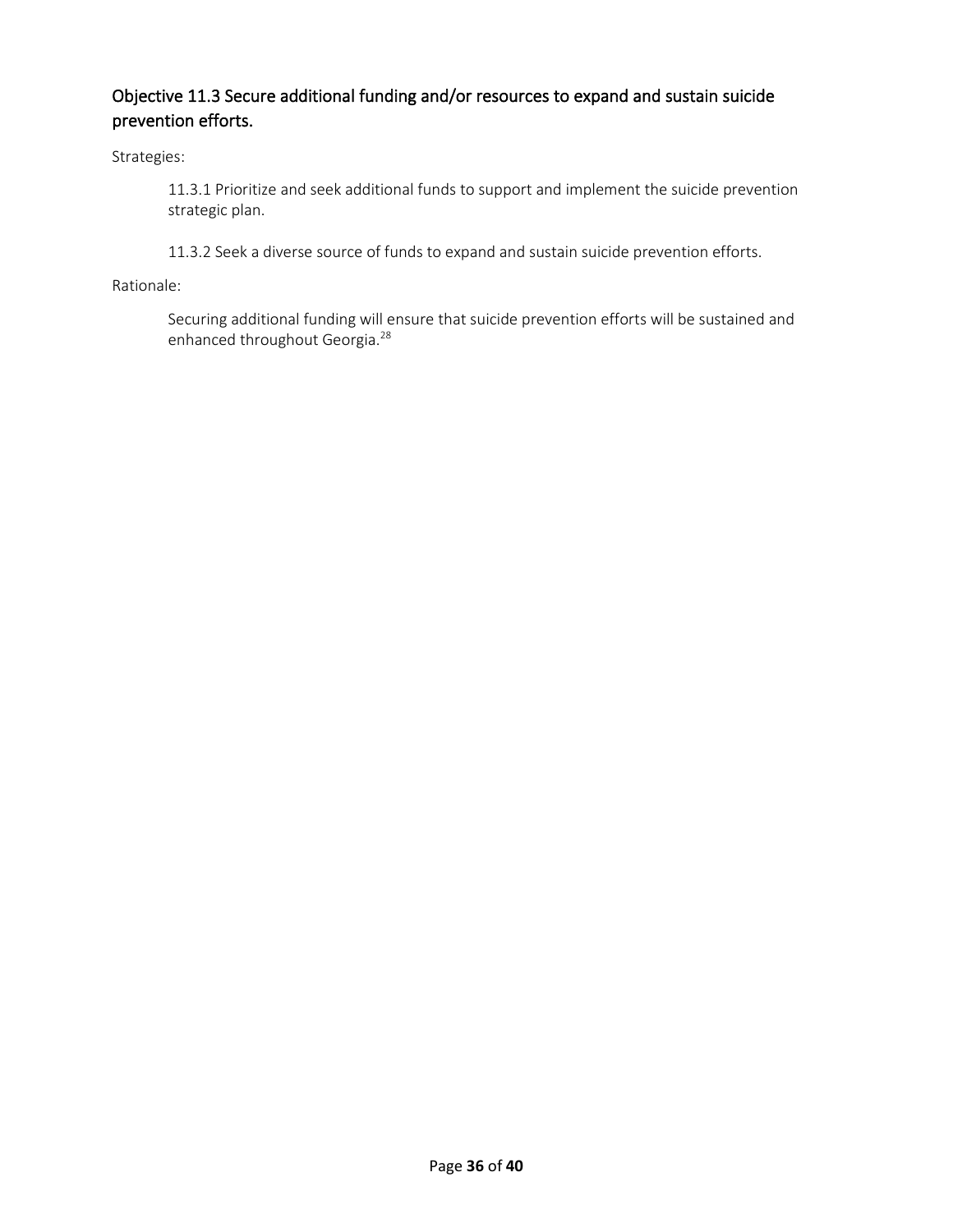# References

- 1. Stone, D.M., Holland, K.M., Bartholow, B., Crosby, A.E., Davis, S., and Wilkins, N. (2017). Preventing Suicide: A Technical Package of Policies, Programs, and Practices. Atlanta, GA: National Center for Injury Prevention and Control, Centers for Disease Control and Prevention.
- 2. U.S. Department of Health and Human Services Office of the Surgeon General and National Action Alliance for Suicide Prevention (2012). National Strategy for Suicide Prevention: Goals and Objectives for Action, Washington, D.C., September 2012.
- 3. Graves, J.M., Mackelprang, J.L., Van Natta, S.E., & Holliday, C. (2018). Suicide prevention training: Policies for health care professionals across the United States as of October 2017. American Journal of Public Health, 108(6), 760-768. Doi: 10.2105/AJPH.2018.304373
- 4. Suicide Prevention Resource Center. (2013). Continuity of care for suicide prevention: The role of emergency departments. Waltham, MA: Education Development Center, Inc.
- 5. Suicide Prevention Resource Center, & Rodgers, P. (2011). Understanding risk and protective factors for suicide: A primer for preventing suicide. Newton, MA: Education Development Center, Inc.
- 6. U.S. Department of Health and Human Services Office of the Surgeon General and National Action Alliance for Suicide Prevention. (2012).
- 7. National Academies of Sciences, Engineering, and Medicine. 2016. *Ending Discrimination Against People with Mental and Substance Use Disorders: The Evidence for Stigma Change*. Washington, DC: The National Academies Press. https://doi.org/10.17226/23442.
- 8. Shneidman, E.S. (1973). *On the nature of suicide.* San Francisco, CA: Jossey-Bass.
- 9. Cerel, J., Maple, M., van de Venne, J., Moore, M., Flaherty, C., & Brown, M. (2016). Exposure to Suicide in the Community: Prevalence and Correlates in One U.S. State. *Public health reports (Washington, D.C.: 1974)*, *131*(1), 100–107. doi:10.1177/003335491613100116
- 10. Messaging. (n.d.). Retrieved from https://theactionalliance.org/messaging
- 11. Media Messaging. (n.d.). Retrieved from https://theactionalliance.org/news
- 12. How to Use Social Media for Suicide Prevention User Guide. *Entertainment Industries Council.*  Know the Signs, n.d Web 30 Jan 20.
- 13. Stone, D.M., Holland, K.M., Bartholow, B., Crosby, A.E., Davis, S., and Wilkins, N. (2017), 24.
- 14. Stone, et al. (2017), 37-39.
- 15. Barber, C. W., & Miller, M. J. (2014). Reducing a Suicidal Person's Access to Lethal Means of Suicide. *American Journal of Preventive Medicine*, *47*(3). doi: 10.1016/j.amepre.2014.05.028.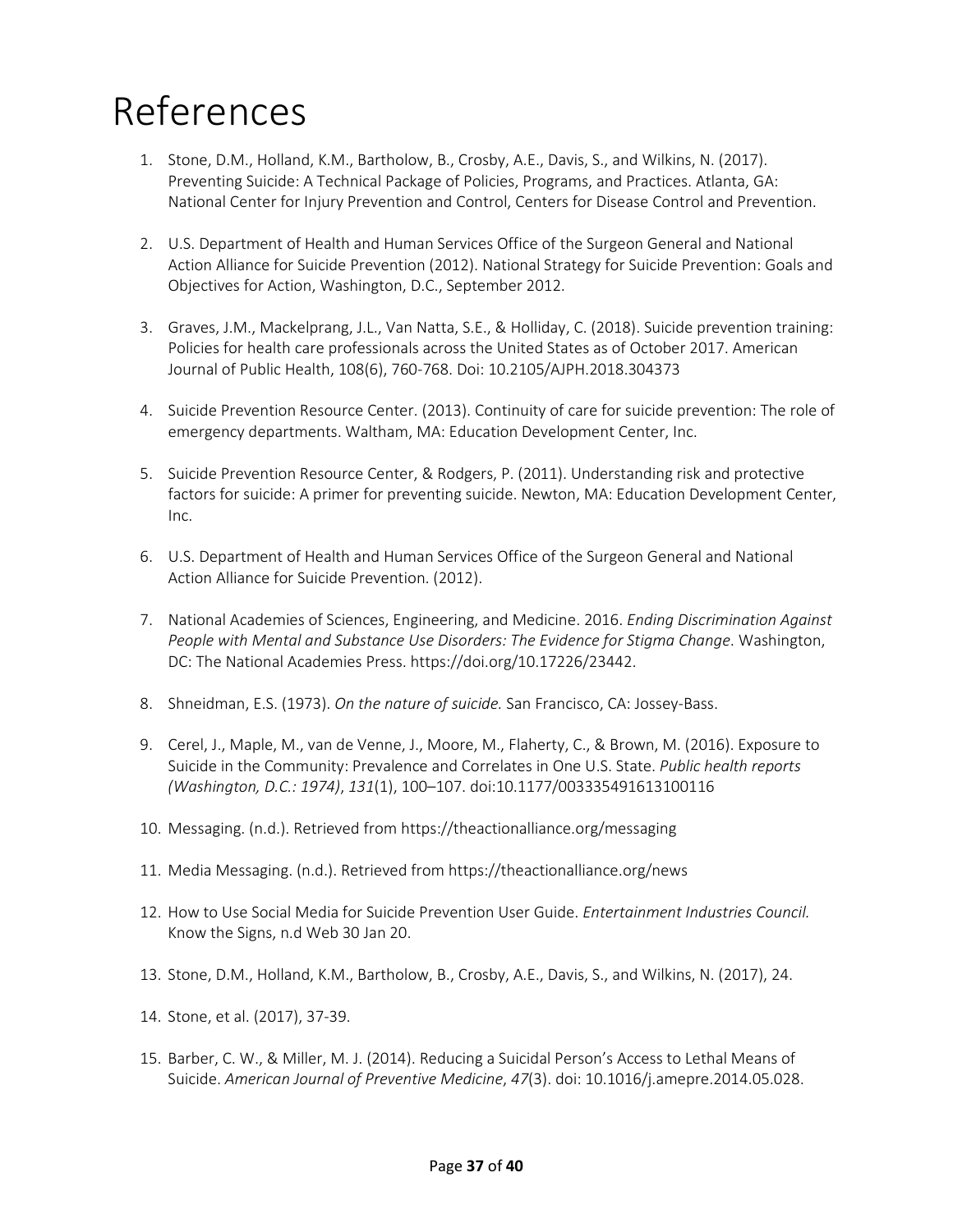- 16. Firearm Access is a Risk Factor for Suicide. (2017, January 6). Retrieved from https://www.hsph.harvard.edu/means-matter/means-matter/risk/
- 17. Means Reduction Saves Lives. (2019, February 26). Retrieved from https://www.hsph.harvard.edu/means-matter/means-matter/saves-lives/
- 18. Stone, et al. (2017), 23.
- 19. National Strategy for Suicide Prevention: Goals and Objectives for Action. (2012).
- 20. National Strategy. (2012).
- 21. Provide for Immediate and Long-Term Postvention. (n.d.). Retrieved from http://www.sprc.org/comprehensive-approach/postvention
- 22. The National Action Alliance for Suicide Postvention, Survivors of Suicide Loss Task Force. (2015). Responding to Grief, Trauma and Distress After a Suicide.
- 23. Improving national data systems for surveillance of suicide-related events. (2014). *American Journal of Preventive Medicine*, *47*(3, Suppl 2), S122–S129. doi: 10.1016/j.amepre.2014.05.026
- 24. Bossarte, R. (2015). Enhancing surveillance of suicide ideation and suicide attempt through integration of data from multiple systems. *Psychiatry: Interpersonal and Biological Processes*, *78*(1), 22–24
- 25. Franklin, J. C., Ribeiro, J. D., Fox, K. R., Bentley, K. H., Kleiman, E. M., Huang, X., Musacchio, K. M., Jaroszewski, A. C., Chang, B. P., & Nock, M. K. (2017). Risk factors for suicidal thoughts and behaviors: A meta-analysis of 50 years of research. *Psychological Bulletin*, *143*(2), 187–232. Doi: 10.1037/bul0000084
- 26. Brodsky, B. S., Spruch-Feiner, A., & Stanley, B. (2018). The zero suicide model: Applying evidencebased suicide prevention practices to clinical care. *Frontiers in Psychiatry*, *9*. doi: 10.3389/fpsyt.2018.00033
- 27. Shelton, R. C., Cooper, B. R., & Stirman, S. W. (2018). The sustainability of evidence-based interventions and practices in public health and health care. *Annual Review of Public Health*, *39*, 55–76. doi: 10.1146/annurev-publhealth-040617-014731
- 28. Hogan, M. F., & Goldstein Grumet, J. (2016). Suicide prevention: An emerging priority for health care. *Health Affairs, 35,* 1084–1090. doi: 10.1377/hlthaff.2015.1672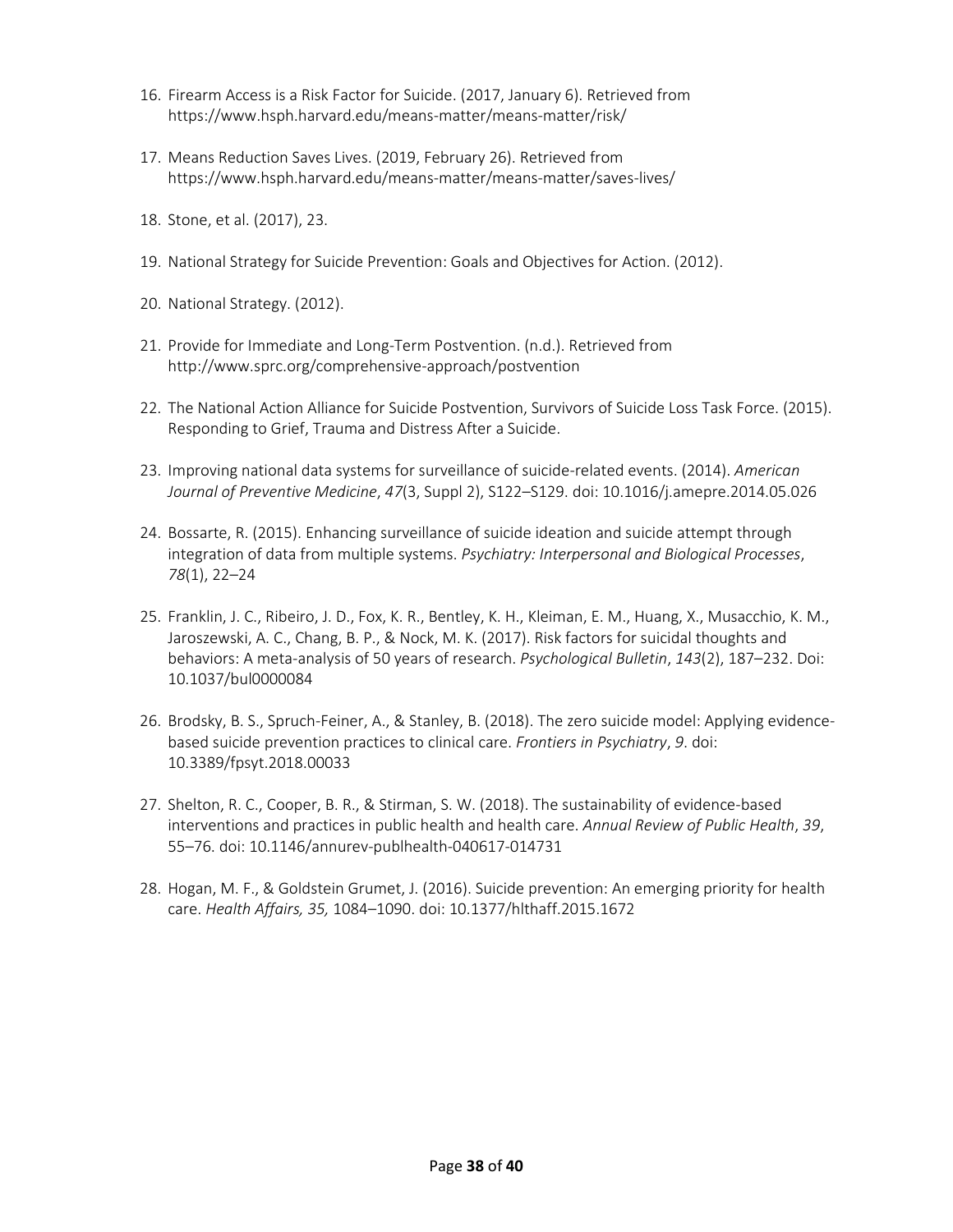# Resources

## National Crisis and Suicide Prevention Resources

National Suicide Prevention Lifeline <https://suicidepreventionlifeline.org/>

Crisis Text Line <https://www.crisistextline.org/>

Veterans Crisis Line <https://www.veteranscrisisline.net/>

The Trevor Project <https://www.thetrevorproject.org/>

The notOK App <https://www.notokapp.com/>

American Foundation for Suicide Prevention <https://afsp.org/>

American Association of Suicidology <https://aas.org/>

## Georgia Crisis and Suicide Prevention Resources

Georgia Crisis and Access Line <http://www.behavioralhealthlink.com/>

DBHDD Suicide Prevention Program <https://dbhdd.georgia.gov/bh-prevention/suicide-prevention>

American Foundation for Suicide Prevention, Georgia <https://afsp.org/chapter/afsp-georgia/>

Suicide Prevention Action Network, Georgia <https://www.span-ga.org/>

## General Information

2012 National Strategy for Suicide Prevention [https://www.ncbi.nlm.nih.gov/books/NBK109917/pdf/Bookshelf\\_NBK109917.pdf](https://www.ncbi.nlm.nih.gov/books/NBK109917/pdf/Bookshelf_NBK109917.pdf)

Preventing Suicide: A Technical Package of Policy, Programs, and Practices <https://www.cdc.gov/violenceprevention/pdf/suicideTechnicalPackage.pdf>

Suicide Prevention Resource Center <https://www.sprc.org/>